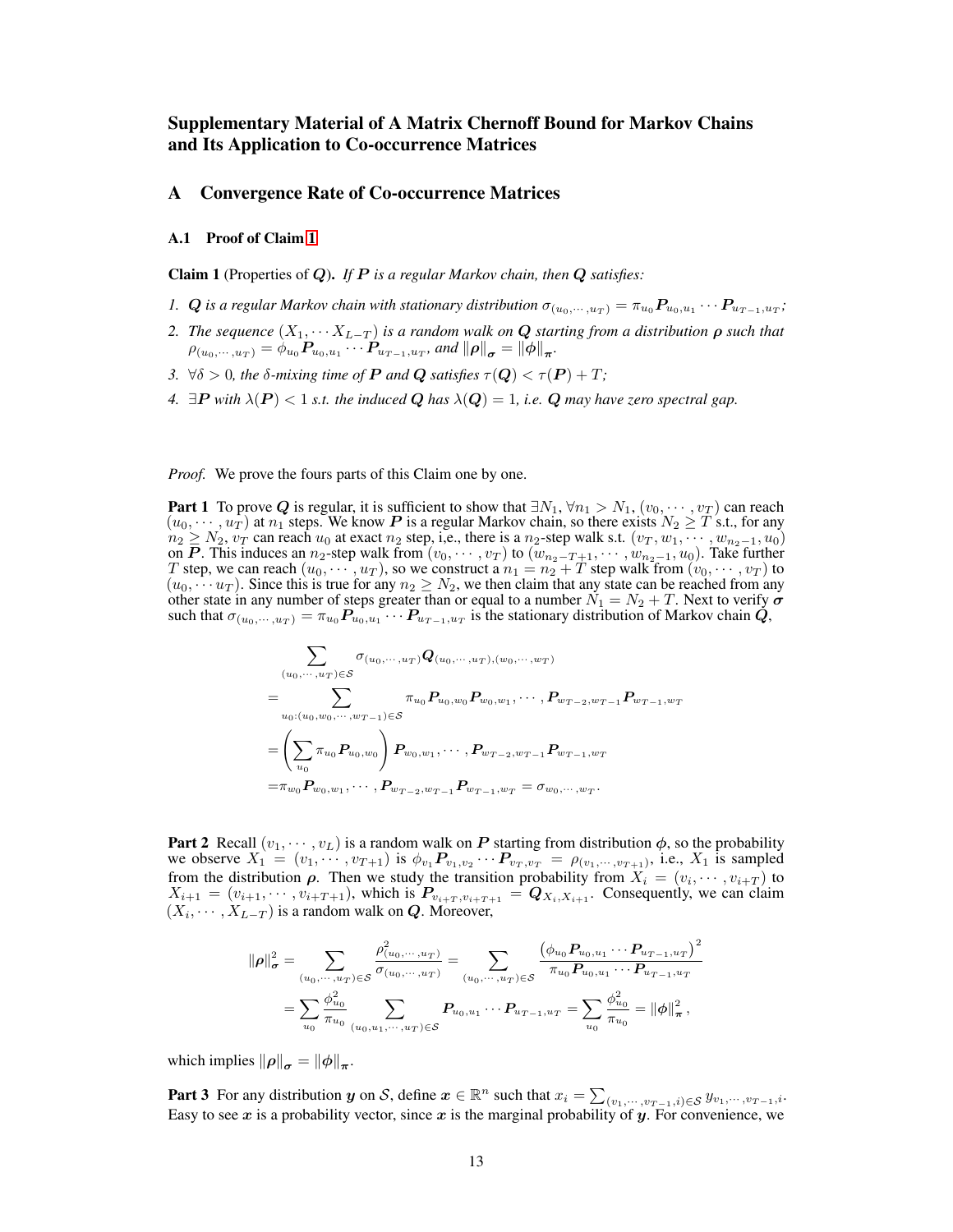assume for a moment the  $x, y, \sigma, \pi$  are row vectors. We can see that:

$$
\begin{split}\n\left\|yQ^{\tau(P)+T-1}-\sigma\right\|_{TV} &= \frac{1}{2} \left\|yQ^{\tau(P)+T-1}-\sigma\right\|_{1} \\
&= \frac{1}{2} \sum_{(v_1,\cdots,v_T)\in\mathcal{S}} \left|\left(yQ^{\tau(P)+T-1}-\sigma\right)_{v_1,\cdots,v_T}\right| \\
&= \frac{1}{2} \sum_{(v_1,\cdots,v_T)\in\mathcal{S}} \left|\left(xP^{\tau(P)}\right)_{v_1} P_{v_1,v_2}\cdots P_{v_{T-1},v_T} - \pi_{v_1} P_{v_1,v_2}\cdots P_{v_{T-1},v_T}\right| \\
&= \frac{1}{2} \sum_{(v_1,\cdots,v_T)\in\mathcal{S}} \left|\left(xP^{\tau(P)}\right)_{v_1} - \pi_{v_1}\right| P_{v_1,v_2}\cdots P_{v_{T-1},v_T} \\
&= \frac{1}{2} \sum_{v_1} \left|\left(xP^{\tau(P)}\right)_{v_1} - \pi_{v_1}\right| \sum_{(v_1,\cdots,v_T)\in\mathcal{S}} P_{v_1,v_2}\cdots P_{v_{T-1},v_T} \\
&= \frac{1}{2} \sum_{v_1} \left|\left(xP^{\tau(P)}\right)_{v_1} - \pi_{v_1}\right| = \frac{1}{2} \left\|xP^{\tau(P)} - \pi\right\|_1 = \left\|xP^{\tau(P)} - \pi\right\|_{TV} \leq \delta.\n\end{split}
$$

which indicates  $\tau(Q) \leq \tau(P) + T - 1 < \tau(P) + T$ .

**Part 4** This is an example showing that  $\lambda(Q)$  cannot be bounded by  $\lambda(P)$  — even though P has  $\lambda(P)$  < 1, the induced Q may have  $\lambda(Q) = 1$ . We consider random walk on the unweighted undirected graph  $\boxed{\boxtimes}$  and  $T = 1$ . The transition probability matrix P is:

$$
P = \begin{bmatrix} 0 & 1/3 & 1/3 & 1/3 \\ 1/2 & 0 & 1/2 & 0 \\ 1/3 & 1/3 & 0 & 1/3 \\ 1/2 & 0 & 1/2 & 0 \end{bmatrix}
$$

with stationary distribution  $\boldsymbol{\pi} = \begin{bmatrix} 0.3 & 0.2 & 0.3 & 0.2 \end{bmatrix}^T$  and  $\lambda(P) = \frac{2}{3}$ . When  $T = 1$ , the induced Markov chain Q has stationary distribution  $\sigma_{u,v} = \pi_u P_{u,v} = \frac{d_u}{2m} \frac{1}{d_u} = \frac{1}{2m}$  where  $m = 5$  is the number of edges in the graph. Construct  $y \in \mathbb{R}^{|\mathcal{S}|}$  such that

$$
y_{(u,v)} = \begin{cases} 1 & (u,v) = (0,1), \\ -1 & (u,v) = (0,3), \\ 0 & \text{otherwise.} \end{cases}
$$

The constructed vector  $y$  has norm

$$
\|\mathbf{y}\|_{\sigma} = \sqrt{\langle \mathbf{y}, \mathbf{y} \rangle_{\sigma}} = \sqrt{\sum_{(u,v) \in \mathcal{S}} \frac{y_{(u,v)} y_{(u,v)}}{\sigma_{(u,v)}}} = \sqrt{\frac{y_{(0,1)} y_{(0,1)}}{\sigma_{(0,1)}} + \frac{y_{(0,3)} y_{(0,3)}}{\sigma_{(0,3)}}} = 2\sqrt{m}.
$$

And it is easy to check  $y \perp \sigma$ , since  $\langle y, \sigma \rangle_{\sigma} = \sum_{(u,v) \in S} \frac{\sigma_{(u,v)} y_{(u,v)}}{\sigma_{(u,v)}}$  $\frac{y_{(u,v)}y_{(u,v)}}{\sigma_{(u,v)}} = y_{(0,1)} + y_{(0,3)} = 0$ . Let  $\mathbf{x} = (\mathbf{y}^*\mathbf{Q})^*$ , we have for  $(u, v) \in \mathcal{S}$ :

$$
\boldsymbol{x}_{(u,v)} = \begin{cases} 1 & (u,v) = (1,2), \\ -1 & (u,v) = (3,2), \\ 0 & \text{otherwise.} \end{cases}
$$

This vector has norm:

$$
\|\bm{x}\|_{\bm{\sigma}} = \sqrt{\langle \bm{x}, \bm{x} \rangle_{\bm{\sigma}}} = \sqrt{\sum_{(u,v) \in \mathcal{S}} \frac{x_{(u,v)} x_{(u,v)}}{\sigma_{(u,v)}}} = \sqrt{\frac{y_{(1,2)} y_{(1,2)}}{\sigma_{(1,2)}} + \frac{y_{(3,2)} y_{(3,2)}}{\sigma_{(3,2)}}} = 2\sqrt{m}
$$

Thus we have  $\frac{\|(y^*Q)^*\|_{\sigma}}{\|y\|}$  $\frac{dQ}{||y||_{\sigma}} = 1$ . Taking maximum over all possible y gives  $\lambda(Q) \ge 1$ . Also note that fact that  $\lambda(\boldsymbol{Q}) \leq 1$ , so  $\lambda(\boldsymbol{Q}) = 1$ .

#### A.2 Proof of Claim [2](#page--1-1)

**Claim [2](#page--1-2)** (Properties of f). *The function* f *in Equation* 2 *satisfies* (1)  $\sum_{X \in S} \sigma_X f(X) = 0$ ; (2)  $f(X)$ *is symmetric and*  $||f(X)||_2 \leq 1, \forall X \in S$ .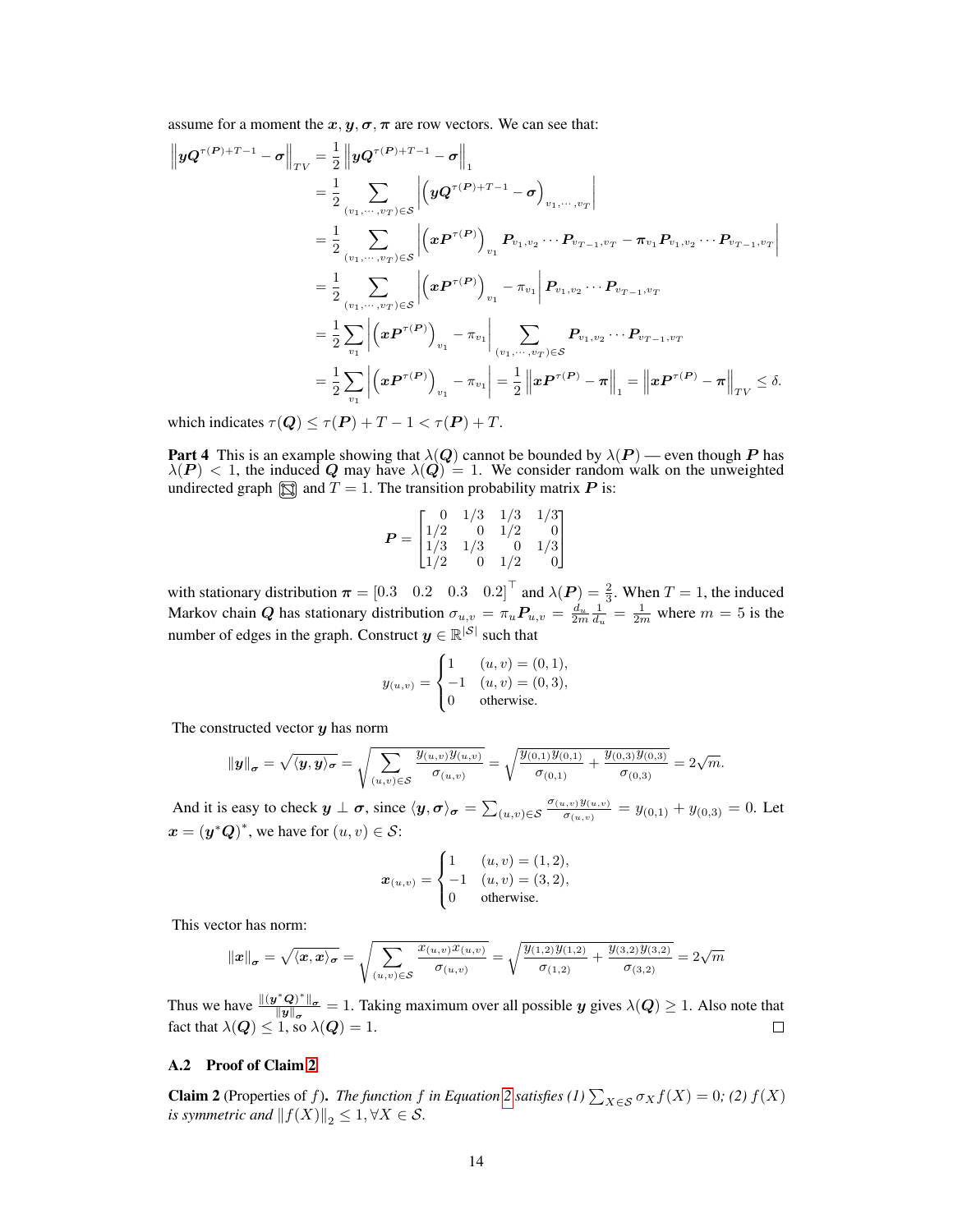*Proof.* Note that Equation [2](#page--1-2) is indeed a random value minus its expectation, so naturally Equation [2](#page--1-2) has zero mean, i.e.,  $\sum_{X \in \mathcal{S}} \sigma_X f(X) = 0$ . Moreover,  $||f(X)||_2 \leq 1$  because

$$
||f(X)||_2 \leq \frac{1}{2} \left( \sum_{r=1}^T \frac{|\alpha_r|}{2} (||\mathbf{e}_{v_0} \mathbf{e}_{v_r}^{\top}||_2 + ||\mathbf{e}_{v_r} \mathbf{e}_{v_0}^{\top}||_2) + \sum_{r=1}^T \frac{|\alpha_r|}{2} (||\mathbf{\Pi}||_2 ||\mathbf{P}||_2^{\tau} + ||\mathbf{P}^{\top}||_2^{\tau} ||\mathbf{\Pi}||_2) \right)
$$
  

$$
\leq \frac{1}{2} \left( \sum_{r=1}^T |\alpha_r| + \sum_{r=1}^T |\alpha_r| \right) = 1.
$$

where the first step follows triangle inequaity and submultiplicativity of 2-norm, and the third step follows by (1)  $||e_i e_j^{\top}||_2 = 1$ ; (2)  $||\hat{\mathbf{\Pi}}||_2 = ||\text{diag}(\pi)||_2 \le 1$  for distribution  $\pi$ ; (3)  $||P||_2 =$  $\left\| \bm{P}^{\top} \right\|_2 = 1.$  $\Box$ 

#### A.3 Proof of Corollary [1](#page--1-3)

**Corollary 1** (Co-occurrence Matrices of HMMs). *For a HMM with observable states*  $y_t \in \mathcal{Y}$  and *hidden states*  $x_t \in \mathcal{X}$ , let  $P(y_t|x_t)$  *be the emission probability and*  $P(x_{t+1}|x_t)$  *be the hidden state transition probability. Given an L-step trajectory observations from the HMM,*  $(y_1, \dots, y_L)$ *, one needs a trajectory of length*  $L = O(\tau(\log |\mathcal{Y}| + \log \tau)/\epsilon^2)$  *to achieve a co-occurrence matrix within error bound with high probability, where* τ *is the mixing time of the Markov chain on hidden states.*

*Proof.* A HMM can be model by a Markov chain P on  $\mathcal{Y} \times \mathcal{X}$  such that  $P(y_{t+1}, x_{t+1}|y_t, x_t) =$  $P(y_{t+1}|x_{t+1})P(x_{t+1}|x_t)$ . For the co-occurrence matrix of observable states, applying a similar proof like our Theorem [2](#page--1-4) shows that one needs a trajectory of length  $O(\tau(P)(\log|\mathcal{Y}| + \log \tau(P))/\epsilon^2)$ to achieve error bound  $\epsilon$  with high probability. Moreover, the mixing time  $\tau(P)$  is bounded by the mixing time of the Markov chain on the hidden state space (i.e.,  $P(x_{t+1}|x_t)$ ).  $\Box$ 

### B Matrix Chernoff Bounds for Markov Chains

#### B.1 Preliminaries

**Kronecker Products** If A is an  $M_1 \times N_1$  matrix and B is a  $M_2 \times N_2$  matrix, then the Kronecker product  $A \otimes B$  is the  $M_2M_1 \times N_1N_2$  block matrix such that

<span id="page-2-0"></span>
$$
\boldsymbol{A}\otimes \boldsymbol{B}=\begin{bmatrix} \boldsymbol{A}_{1,1}\boldsymbol{B} & \cdots & \boldsymbol{A}_{1,N_1}B \\ \vdots & \ddots & \vdots \\ \boldsymbol{A}_{M_1,1}\boldsymbol{B} & \cdots & \boldsymbol{A}_{M_1,N_1}B \end{bmatrix}.
$$

Kronecker product has the mixed-product property. If  $A, B, C, D$  are matrices of such size that one can from the matrix products  $\mathbf{AC}$  and  $\mathbf{BD}$ , then  $(\mathbf{A} \otimes \mathbf{B})(\mathbf{C} \otimes \mathbf{D}) = (\mathbf{AC}) \otimes (\mathbf{BD})$ .

**Vectorization** For a matrix  $X \in \mathbb{C}^{d \times d}$ ,  $\text{vec}(X) \in \mathbb{C}^{d^2}$  denote the vertorization of the matrix X, s.t.  $\text{vec}(\bm{X}) = \sum_{i \in [d]} \sum_{j \in [d]} \bm{X}_{i,j} \bm{e}_i \otimes \bm{e}_j$ , which is the stack of rows of  $\bm{X}$ . And there is a relationship between matrix multiplication and Kronecker product s.t.  $\text{vec}(AXB) = (A \otimes B^\top) \text{vec}(X)$ .

Matrices and Norms For a matrix  $A \in \mathbb{C}^{N \times N}$ , we use  $A^{\top}$  to denote matrix transpose, use  $\overline{A}$  to denote entry-wise matrix conjugation, use  $A^*$  to denote matrix conjugate transpose ( $A^* = \overline{A^{\top}}$  =  $\overline{A}^{\top}$ ). The vector 2-norm is defined to be  $||x||_2 =$  $\sqrt{x^*x}$ , and the matrix 2-norm is defined to be  $\left\Vert \boldsymbol{A}\right\Vert _{2}=\max_{\boldsymbol{x}\in\mathbb{C}^{N},\boldsymbol{x}\neq0}\frac{\left\Vert \boldsymbol{A}\boldsymbol{x}\right\Vert _{2}}{\left\Vert \boldsymbol{x}\right\Vert _{2}}$  $\frac{\boldsymbol{A}\boldsymbol{x}_{\parallel_2}}{\left\Vert \boldsymbol{x} \right\Vert_2}$ .

We then recall the definition of inner-product under  $\pi$ -kernel in Section [2.](#page--1-5) The inner-product under  $\pi$ -kernel for  $\mathbb{C}^N$  is  $\langle x, y \rangle_{\pi} = y^* \Pi^{-1} x$  where  $\Pi = \text{diag}(\pi)$ , and its induced  $\pi$ -norm  $||x||_{\pi} = \sqrt{\langle x, x \rangle_{\pi}}$ . The above definition allow us to define a inner product under  $\pi$ -kernel on  $\mathbb{C}^{Nd^2}$ :

<span id="page-2-1"></span>**Definition 1.** Define inner product on  $\mathbb{C}^{Nd^2}$  under  $\pi$ -kernel to be  $\braket{x,y}_\pi = y^*\left(\Pi^{-1}\otimes I_{d^2}\right)x$ . **Remark 1.** For  $x, y \in \mathbb{C}^N$  and  $p, q \in \mathbb{C}^{d^2}$ , then inner product (under  $\pi$ -kernel) between  $x \otimes p$  and y ⊗ q *can be simplified as*

 $\langle \pmb{x} \otimes \pmb{p}, \pmb{y} \otimes \pmb{q} \rangle_{\pmb{\pi}} = (\pmb{y} \otimes \pmb{q})^* \left( \pmb{\Pi}^{-1} \otimes \pmb{I}_{d^2} \right) (\pmb{x} \otimes \pmb{p}) = (\pmb{y}^* \pmb{\Pi}^{-1} \pmb{x}) \otimes (\pmb{q}^* \pmb{p}) = \langle \pmb{x}, \pmb{y} \rangle_{\pmb{\pi}} \langle \pmb{p}, \pmb{q} \rangle.$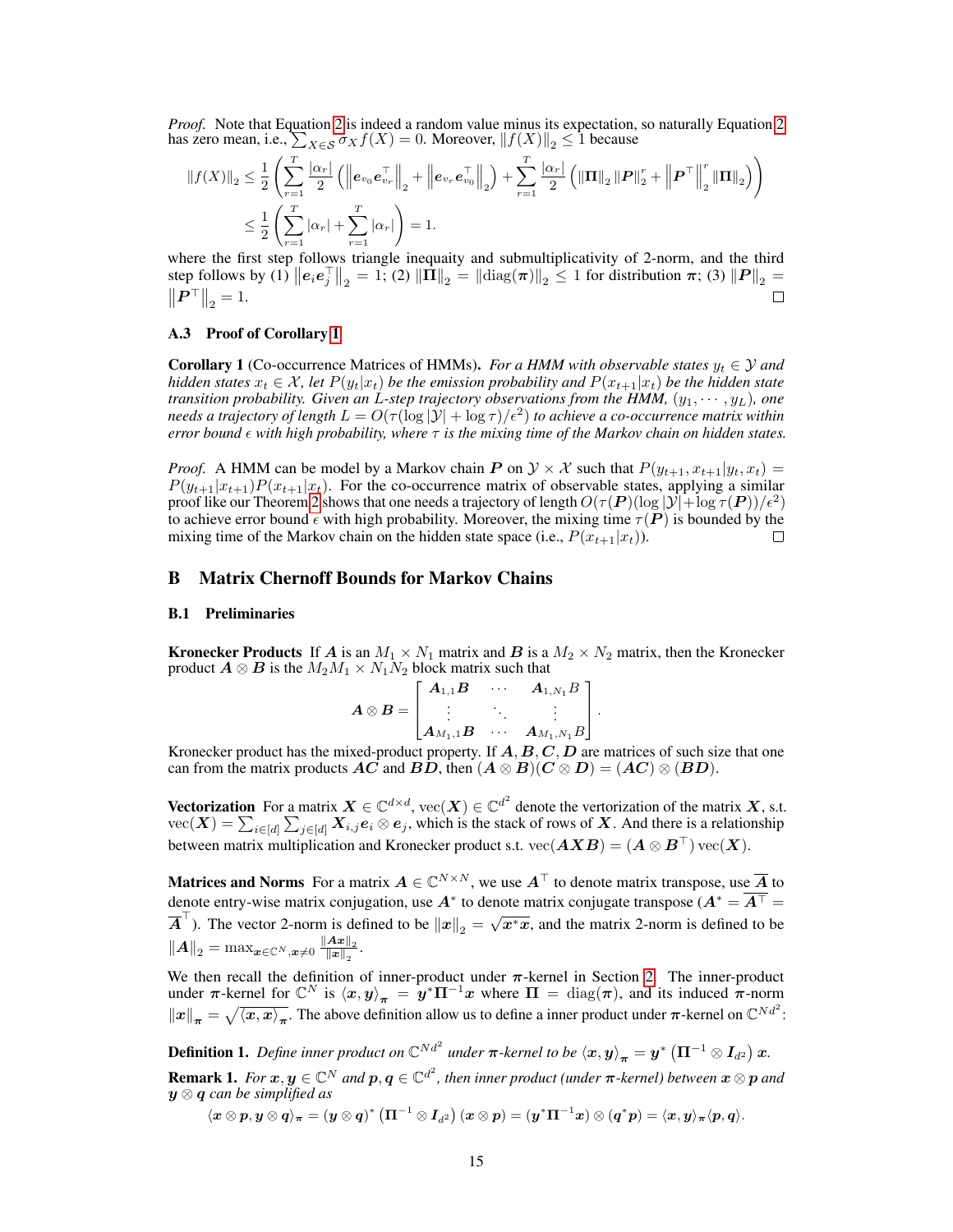<span id="page-3-1"></span>**Remark 2.** The induced  $\pi$ -norm is  $||x||_{\pi} = \sqrt{\langle x, x \rangle_{\pi}}$ . When  $x = y \otimes w$ , the  $\pi$ -norm can be  $simplified\ to\ be\: \ \left\| x \right\|_{\boldsymbol{\pi}} = \sqrt{\left\langle y\otimes w, y\otimes w \right\rangle _{\boldsymbol{\pi}}} = \sqrt{\left\langle y, y \right\rangle_{\boldsymbol{\pi}} \langle w, w \rangle} = \left\| y \right\|_{\boldsymbol{\pi}} \left\| w \right\|_{2}.$ 

**Matrix Exponential** The matrix exponential of a matrix  $A \in \mathbb{C}^{d \times d}$  is defined by Taylor expansion  $\exp(A) = \sum_{j=0}^{+\infty} \frac{A^j}{j!}$ . And we will use the fact that  $\exp(A) \otimes \exp(B) = \exp(A \otimes I + I \otimes B)$ .

Golden-Thompson Inequality We need the following multi-matrix Golden-Thompson inequality from from Garg et al. [\[10\]](#page--1-6).

**Theorem 4** (Multi-matrix Golden-Thompson Inequality, Theorem 1.5 in [\[10\]](#page--1-6)). Let  $H_1, \cdots H_k$  be k *Hermitian matrices, then for some probability distribution*  $\mu$  *on*  $[-\frac{\pi}{2},\frac{\pi}{2}]$ *.* 

$$
\log \left( \text{Tr} \left[ \exp \left( \sum_{j=1}^k \mathbf{H}_j \right) \right] \right) \leq \frac{4}{\pi} \int_{-\frac{\pi}{2}}^{\frac{\pi}{2}} \log \left( \text{Tr} \left[ \prod_{j=1}^k \exp \left( \frac{e^{i\phi}}{2} \mathbf{H}_j \right) \prod_{j=k}^1 \exp \left( \frac{e^{-i\phi}}{2} \mathbf{H}_j \right) \right] \right) d\mu(\phi).
$$

#### B.2 Proof of Theorem [3](#page--1-7)

Theorem 3 (A Real-Valued Version of Theorem [1\)](#page--1-8). *Let* P *be a regular Markov chain with state space* [N]*, stationary distribution* π *and spectral expansion* λ*. Let* f : [N] → R <sup>d</sup>×<sup>d</sup> *be a function such that (1)*  $\forall v \in [N]$ ,  $f(v)$  *is symmetric and*  $||f(v)||_2 \leq 1$ ; (2)  $\sum_{v \in [N]} \pi_v f(v) = 0$ . Let  $(v_1, \dots, v_k)$ *denote a* k-step random walk on **P** starting from a distribution  $\phi$  on [N]. Then given  $\epsilon \in (0,1)$ *,* 

$$
\mathbb{P}\left[\lambda_{\max}\left(\frac{1}{k}\sum_{j=1}^{k}f(v_j)\right)\geq \epsilon\right] \leq \|\phi\|_{\pi} d^2 \exp\left(-(\epsilon^2(1-\lambda)k/72)\right)
$$

$$
\mathbb{P}\left[\lambda_{\min}\left(\frac{1}{k}\sum_{j=1}^{k}f(v_j)\right)\leq -\epsilon\right] \leq \|\phi\|_{\pi} d^2 \exp\left(-(\epsilon^2(1-\lambda)k/72)\right).
$$

*Proof.* Due to symmetry, it suffices to prove one of the statements. Let  $t > 0$  be a parameter to be chosen later. Then

<span id="page-3-0"></span>
$$
\mathbb{P}\left[\lambda_{\max}\left(\frac{1}{k}\sum_{j=1}^{k}f(v_{j})\right)\geq\epsilon\right]=\mathbb{P}\left[\lambda_{\max}\left(\sum_{j=1}^{k}f(v_{j})\right)\geq k\epsilon\right]
$$
\n
$$
\leq\mathbb{P}\left[\text{Tr}\left[\exp\left(t\sum_{j=1}^{k}f(v_{j})\right)\right]\geq\exp(tk\epsilon)\right]
$$
\n
$$
\leq\frac{\mathbb{E}_{v_{1}\cdots,v_{k}}\left[\text{Tr}\left[\exp\left(t\sum_{j=1}^{k}f(v_{j})\right)\right]\right]}{\exp(tk\epsilon)}.
$$
\n(3)

The second inequality follows Markov inequality.

Next to bound 
$$
\mathbb{E}_{v_1...v_k} \left[ \text{Tr} \left[ \exp \left( t \sum_{j=1}^k f(v_j) \right) \right] \right]
$$
. Using Theorem 4, we have:  
\n
$$
\log \left( \text{Tr} \left[ \exp \left( t \sum_{j=1}^k f(v_j) \right) \right] \right) \leq \frac{4}{\pi} \int_{-\frac{\pi}{2}}^{\frac{\pi}{2}} \log \left( \text{Tr} \left[ \prod_{j=1}^k \exp \left( \frac{e^{i\phi}}{2} t f(v_j) \right) \prod_{j=k}^1 \exp \left( \frac{e^{-i\phi}}{2} t f(v_j) \right) \right] \right) d\mu(\phi)
$$
\n
$$
\leq \frac{4}{\pi} \log \int_{-\frac{\pi}{2}}^{\frac{\pi}{2}} \text{Tr} \left[ \prod_{j=1}^k \exp \left( \frac{e^{i\phi}}{2} t f(v_j) \right) \prod_{j=k}^1 \exp \left( \frac{e^{-i\phi}}{2} t f(v_j) \right) \right] d\mu(\phi),
$$

where the second step follows by concavity of log function and the fact that  $\mu(\phi)$  is a probability distribution on  $\left[-\frac{\pi}{2},\frac{\pi}{2}\right]$ . This implies

$$
\text{Tr}\left[\exp\left(t\sum_{j=1}^k f(v_j)\right)\right] \leq \left(\int_{-\frac{\pi}{2}}^{\frac{\pi}{2}} \text{Tr}\left[\prod_{j=1}^k \exp\left(\frac{e^{i\phi}}{2}tf(v_j)\right) \prod_{j=k}^1 \exp\left(\frac{e^{-i\phi}}{2}tf(v_j)\right)\right] d\mu(\phi)\right)^{\frac{4}{\pi}}.
$$
\nAt that  $||x||_1 \leq d^{1/p-1} ||x||_1$  for  $p \in (0, 1)$ , choosing  $x = \pi/4$  we have.

Note that  $\|x\|_p \le d^{1/p-1} \|x\|_1$  for  $p \in (0,1)$ , choosing  $p = \pi/4$  we have

$$
\left(\text{Tr}\left[\exp\left(\frac{\pi}{4}t\sum_{j=1}^k f(v_j)\right)\right]\right)^{\frac{4}{\pi}} \leq d^{\frac{4}{\pi}-1}\text{Tr}\left[\exp\left(t\sum_{j=1}^k f(v_j)\right)\right].
$$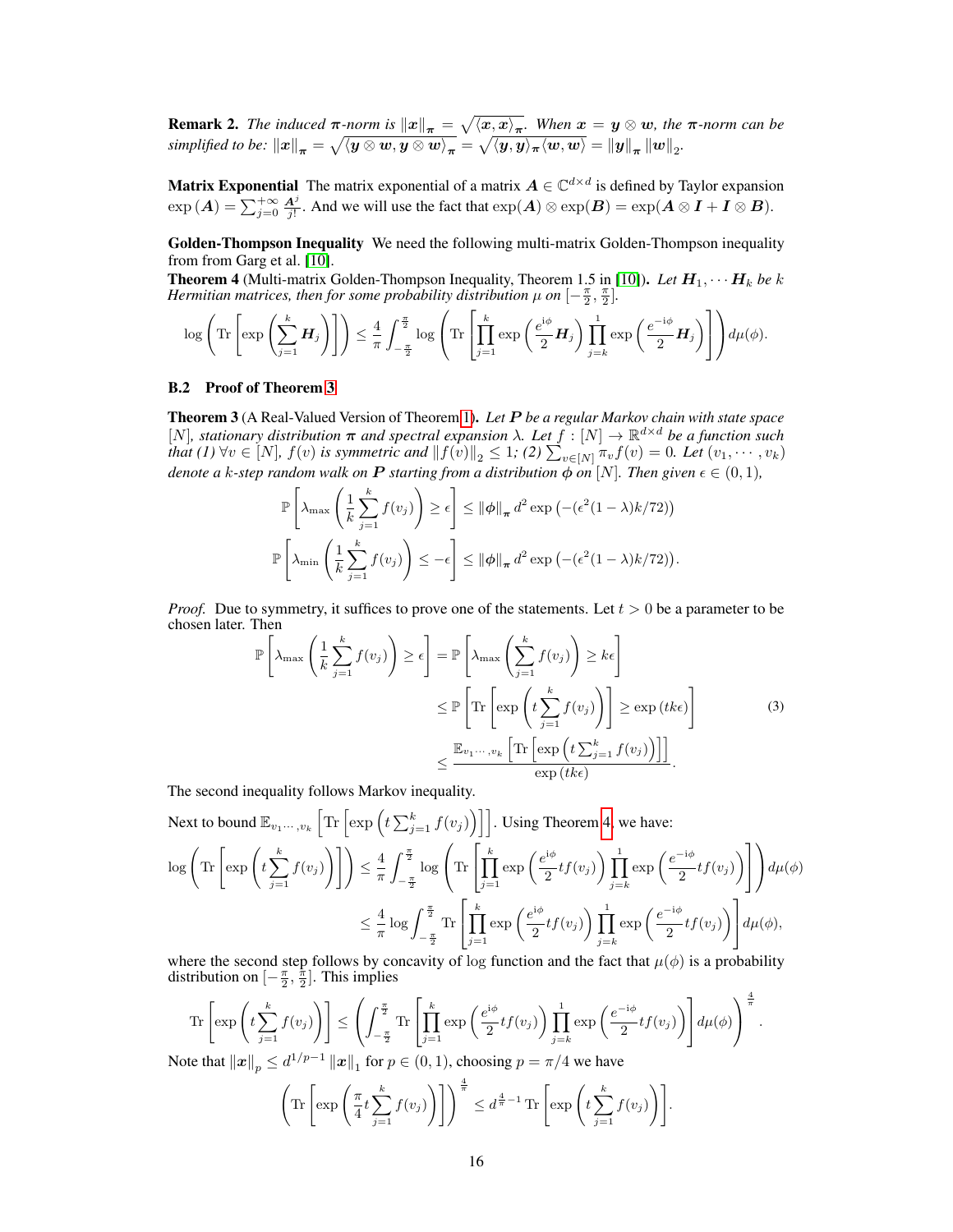Combining the above two equations together, we have

$$
\operatorname{Tr}\left[\exp\left(\frac{\pi}{4}t\sum_{j=1}^{k}f(v_j)\right)\right] \leq d^{1-\frac{\pi}{4}}\int_{-\frac{\pi}{2}}^{\frac{\pi}{2}} \operatorname{Tr}\left[\prod_{j=1}^{k}\exp\left(\frac{e^{i\phi}}{2}tf(v_j)\right)\prod_{j=k}^{1}\exp\left(\frac{e^{-i\phi}}{2}tf(v_j)\right)\right]d\mu(\phi). \tag{4}
$$

Write  $e^{i\phi} = \gamma + ib$  with  $\gamma^2 + b^2 = |\gamma + ib|^2 = |e^{i\phi}|$  $2^2 = 1$ :

Lemma 1 (Analogous to Lemma 4.3 in [\[10\]](#page--1-6)). *Let* P *be a regular Markov chain with state space* [N] with spectral expansion  $\lambda$ . Let  $f$  be a function  $f: [N] \to \mathbb{R}^{d \times d}$  such that  $(I) \sum_{v \in [N]} \pi_v f(v) = 0$ ;  $(2)$   $|| f(v) ||_2 \leq 1$  *and*  $f(v)$  *is symmetric,*  $v \in [N]$ *. Let*  $(v_1, \dots, v_k)$  *denote a* k-step random walk on P starting from a distribution  $\phi$  on [N]. Then for any  $t > 0, \gamma \ge 0, b > 0$  such that  $t^2(\gamma^2 + b^2) \le 1$ and  $t\sqrt{\gamma^2+b^2} \leq \frac{1-\lambda}{4\lambda}$ , we have

$$
\mathbb{E}\left[\text{Tr}\left[\prod_{j=1}^k \exp\left(\frac{tf(v_j)(\gamma+\mathrm{i}b)}{2}\right) \prod_{j=k}^1 \exp\left(\frac{tf(v_j)(\gamma-\mathrm{i}b)}{2}\right)\right]\right] \leq \|\phi\|_{\pi} d \exp\left(kt^2(\gamma^2+b^2)\left(1+\frac{8}{1-\lambda}\right)\right).
$$

Assuming the above lemma, we can complete the proof of the theorem as:

<span id="page-4-0"></span>
$$
\mathbb{E}_{v_1\cdots,v_k} \left[ \text{Tr} \left[ \exp\left( \frac{\pi}{4} t \sum_{j=1}^k f(v_j) \right) \right] \right]
$$
\n
$$
\leq d^{1-\frac{\pi}{4}} \mathbb{E}_{v_1\cdots,v_k} \left[ \int_{-\frac{\pi}{2}}^{\frac{\pi}{2}} \left( \text{Tr} \left[ \prod_{j=1}^k \exp\left( \frac{e^{i\phi}}{2} t f(v_j) \right) \prod_{j=k}^1 \exp\left( \frac{e^{-i\phi}}{2} t f(v_j) \right) \right] \right) d\mu(\phi) \right]
$$
\n
$$
= d^{1-\frac{\pi}{4}} \int_{-\frac{\pi}{2}}^{\frac{\pi}{2}} \mathbb{E}_{v_1\cdots,v_k} \left[ \text{Tr} \left[ \prod_{j=1}^k \exp\left( \frac{e^{i\phi}}{2} t f(v_j) \right) \prod_{j=k}^1 \exp\left( \frac{e^{-i\phi}}{2} t f(v_j) \right) \right] \right] d\mu(\phi)
$$
\n
$$
\leq d^{1-\frac{\pi}{4}} \int_{-\frac{\pi}{2}}^{\frac{\pi}{2}} \|\phi\|_{\pi} d \exp\left( kt^2 \left| e^{i\phi} \right|^2 \left( 1 + \frac{8}{1-\lambda} \right) \right) d\mu(\phi)
$$
\n
$$
= \|\phi\|_{\pi} d^{2-\frac{\pi}{4}} \exp\left( kt^2 \left( 1 + \frac{8}{1-\lambda} \right) \right) \int_{-\frac{\pi}{2}}^{\frac{\pi}{2}} d\mu(\phi)
$$
\n
$$
= \|\phi\|_{\pi} d^{2-\frac{\pi}{4}} \exp\left( kt^2 \left( 1 + \frac{8}{1-\lambda} \right) \right)
$$

where the first step follows Equation [4,](#page-3-0) the second step follows by swapping  $E$  and  $\int$ , the third step follows by Lemma [1,](#page--1-10) the forth step follows by  $|e^{i\phi}| = 1$ , and the last step follows by  $\mu$  is a probability distribution on  $\left[-\frac{\pi}{2},\frac{\pi}{2}\right]$  so  $\int_{-\frac{\pi}{2}}^{\frac{\pi}{2}} d\mu(\phi) = 1$ 

Finally, putting it all together:

<span id="page-4-1"></span>
$$
\mathbb{P}\left[\lambda_{\max}\left(\frac{1}{k}\sum_{j=1}^{k}f(v_{j})\right) \geq \epsilon\right] \leq \frac{\mathbb{E}\left[\text{Tr}\left[\exp\left(t\sum_{j=1}^{k}f(v_{j})\right)\right]\right]}{\exp\left(tk\epsilon\right)} \\
= \frac{\mathbb{E}\left[\text{Tr}\left[\exp\left(\frac{\pi}{4}\left(\frac{4}{\pi}t\right)\sum_{j=1}^{k}f(v_{j})\right)\right]\right]}{\exp\left(tk\epsilon\right)} \\
\leq \frac{\|\phi\|_{\pi} d^{2-\frac{\pi}{4}}\exp\left(k\left(\frac{4}{\pi}t\right)^{2}\left(1+\frac{8}{1-\lambda}\right)\right)}{\exp\left(tk\epsilon\right)} \\
= \|\phi\|_{\pi} d^{2-\frac{\pi}{4}}\exp\left(\left(\frac{4}{\pi}\right)^{2}k\epsilon^{2}(1-\lambda)^{2}\frac{1}{36^{2}}\frac{9}{1-\lambda} - k\frac{(1-\lambda)\epsilon}{36}\epsilon\right) \\
\leq \|\phi\|_{\pi} d^{2}\exp\left(-k\epsilon^{2}(1-\lambda)/72\right).
$$

where the first step follows by Equation [3,](#page-2-0) the second step follows by Equation [5,](#page-4-0) the third step follows by choosing  $t = (1 - \lambda)\epsilon/36$ . The only thing to be check is that  $t = (1 - \lambda)\epsilon/36$  satisfies  $t\sqrt{\gamma^2 + b^2} = t \leq \frac{1-\lambda}{4\lambda}$ . Recall that  $\epsilon < 1$  and  $\lambda \leq 1$ , we have  $t = \frac{(1-\lambda)\epsilon}{36} \leq \frac{1-\lambda}{4} \leq \frac{1-\lambda}{4\lambda}$ .  $\Box$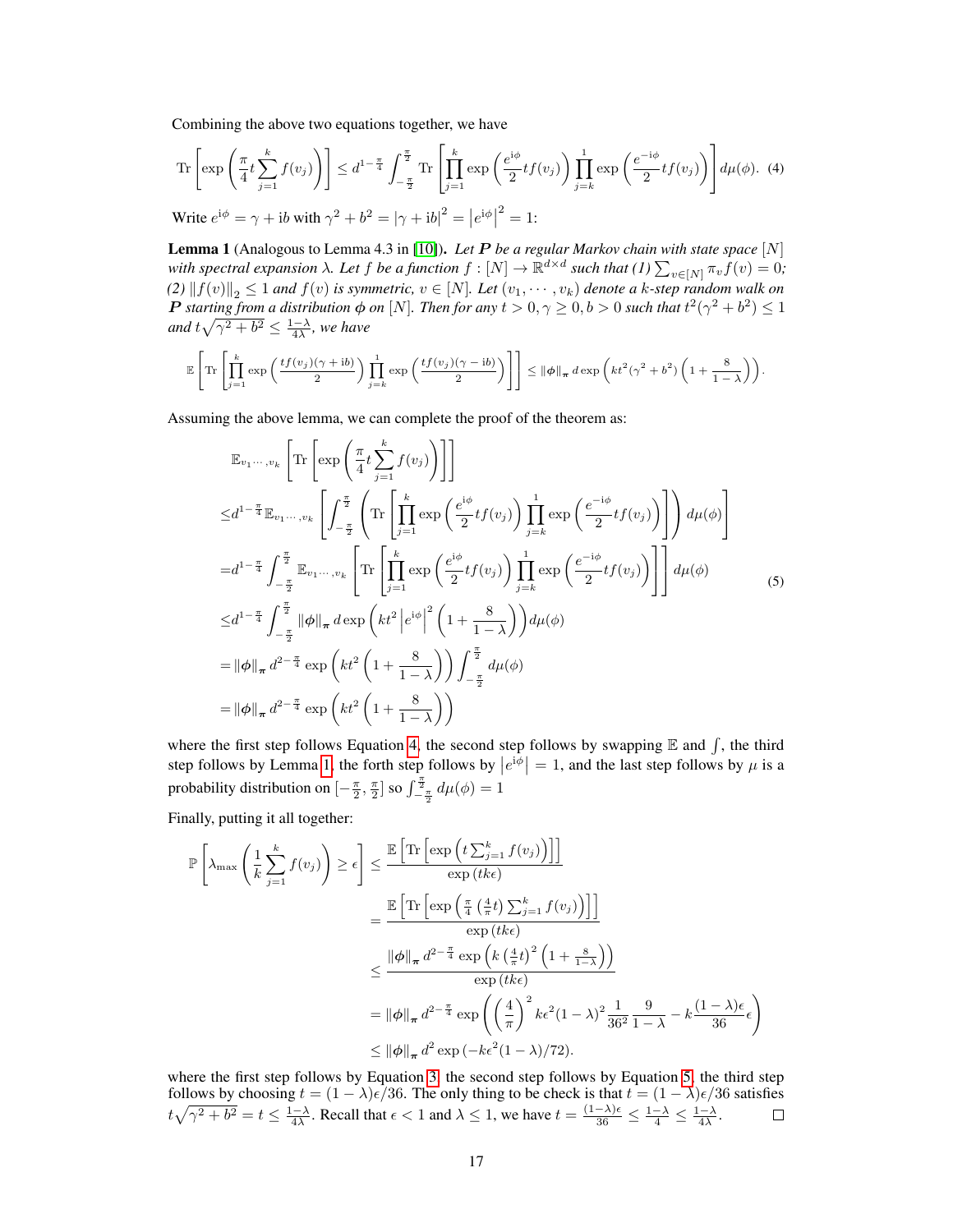### B.3 Proof of Lemma [1](#page--1-10)

**Lemma 1** (Analogous to Lemma 4.3 in [\[10\]](#page--1-6)). Let **P** be a regular Markov chain with state space  $[N]$ with spectral expansion  $\lambda$ . Let  $f$  be a function  $f: [N] \to \mathbb{R}^{d \times d}$  such that  $(I) \sum_{v \in [N]} \pi_v \hat{f}(v) = 0$ ;  $(2)$   $|| f(v) ||_2 \leq 1$  *and*  $f(v)$  *is symmetric,*  $v \in [N]$ *. Let*  $(v_1, \dots, v_k)$  *denote a* k-step random walk on **P** starting from a distribution  $\phi$  on [N]. Then for any  $t > 0, \gamma \ge 0, b > 0$  such that  $t^2(\gamma^2 + b^2) \le 1$ and  $t\sqrt{\gamma^2+b^2}\leq \frac{1-\lambda}{4\lambda}$ , we have

$$
\mathbb{E}\left[\mathrm{Tr}\left[\prod_{j=1}^k \exp\left(\frac{tf(v_j)(\gamma+ib)}{2}\right) \prod_{j=k}^1 \exp\left(\frac{tf(v_j)(\gamma-ib)}{2}\right)\right]\right] \leq \|\phi\|_{\pi} d \exp\left(kt^2(\gamma^2+b^2)\left(1+\frac{8}{1-\lambda}\right)\right).
$$

*Proof.* Note that for  $A, B \in \mathbb{C}^{d \times d}$ ,  $\langle (A \otimes B) \text{vec}(I_d), \text{vec}(I_d) \rangle = \text{Tr} [AB^\top]$ . By letting  $A =$  $\prod_{j=1}^k \exp\left(\frac{tf(v_j)(\gamma+ib)}{2}\right)$  and  $\boldsymbol{B} = \left(\prod_{j=k}^1 \exp\left(\frac{tf(v_j)(\gamma-ib)}{2}\right)\right)^\top = \prod_{j=1}^k \exp\left(\frac{tf(v_j)(\gamma-ib)}{2}\right)$ . The trace term in LHS of Lemma [1](#page--1-10) becomes

Tr 
$$
\left[\prod_{j=1}^{k} \exp\left(\frac{tf(v_j)(\gamma + ib)}{2}\right) \prod_{j=k}^{1} \exp\left(\frac{tf(v_j)(\gamma - ib)}{2}\right)\right]
$$
  
=  $\left\langle \left(\prod_{j=1}^{k} \exp\left(\frac{tf(v_j)(\gamma + ib)}{2}\right) \otimes \prod_{j=1}^{k} \exp\left(\frac{tf(v_j)(\gamma - ib)}{2}\right)\right) \text{vec}(I_d), \text{vec}(I_d) \right\rangle$ .

By iteratively applying  $(A \otimes B)(C \otimes D) = (AC) \otimes (BD)$ , we have

$$
\prod_{j=1}^{k} \exp\left(\frac{tf(v_j)(\gamma + ib)}{2}\right) \otimes \prod_{j=1}^{k} \exp\left(\frac{tf(v_j)(\gamma - ib)}{2}\right)
$$
\n
$$
= \prod_{j=1}^{k} \left(\exp\left(\frac{tf(v_j)(\gamma + ib)}{2}\right) \otimes \exp\left(\frac{tf(v_j)(\gamma - ib)}{2}\right)\right) \triangleq \prod_{j=1}^{k} M_{v_j},
$$
\ne

where we define

<span id="page-5-1"></span>
$$
\boldsymbol{M}_{v_j} \triangleq \exp\left(\frac{tf(v_j)(\gamma + ib)}{2}\right) \otimes \exp\left(\frac{tf(v_j)(\gamma - ib)}{2}\right). \tag{7}
$$

<span id="page-5-3"></span><span id="page-5-2"></span> $\sim$   $\sim$ 

Plug it to the trace term, we have

$$
\operatorname{Tr}\left[\prod_{j=1}^k \exp\left(\frac{tf(v_j)(\gamma+ib)}{2}\right) \prod_{j=k}^1 \exp\left(\frac{tf(v_j)(\gamma-ib)}{2}\right)\right] = \left\langle \left(\prod_{j=1}^k M_{v_j}\right) \operatorname{vec}(\mathbf{I}_d), \operatorname{vec}(\mathbf{I}_d) \right\rangle.
$$

Next, taking expectation on Equation [6](#page-4-1) gives

$$
\mathbb{E}_{v_1,\dots,v_k} \left[ \text{Tr} \left[ \prod_{j=1}^k \exp\left( \frac{tf(v_j)(\gamma + ib)}{2} \right) \prod_{j=k}^1 \exp\left( \frac{tf(v_j)(\gamma - ib)}{2} \right) \right] \right]
$$
\n
$$
= \mathbb{E}_{v_1,\dots,v_k} \left[ \left\langle \left( \prod_{j=1}^k \mathbf{M}_{v_j} \right) \text{vec}(\mathbf{I}_d), \text{vec}(\mathbf{I}_d) \right\rangle \right]
$$
\n
$$
= \left\langle \mathbb{E}_{v_1,\dots,v_k} \left[ \prod_{j=1}^k \mathbf{M}_{v_j} \right] \text{vec}(\mathbf{I}_d), \text{vec}(\mathbf{I}_d) \right\rangle. \tag{8}
$$

We turn to study  $\mathbb{E}_{v_1,\cdots,v_k}\left[\prod_{j=1}^k M_{v_j}\right]$ , which is characterized by the following lemma:

<span id="page-5-0"></span>**Lemma 2.** Let  $E \triangleq \text{diag}(M_1, M_2, \dots, M_N) \in \mathbb{C}^{Nd^2 \times Nd^2}$  and  $\widetilde{P} \triangleq P \otimes I_{d^2} \in \mathbb{R}^{Nd^2 \times Nd^2}$ . *For a random walk*  $(v_1, \dots, v_k)$  *such that*  $v_1$  *is sampled from an arbitrary probability distribution*  $\phi$  *on*  $[N], \mathbb{E}_{v_1, \cdots, v_k}\left[\prod_{j=1}^k M_{v_j}\right] = \left(\phi \otimes I_{d^2}\right)^\top \left((\boldsymbol{E}\widetilde{\boldsymbol{P}})^{k-1}\boldsymbol{E}\right) (1 \otimes I_{d^2}),$  where  $1$  is the all-ones *vector.*

*Proof.* (of Lemma [2\)](#page-5-0) We always treat  $E\widetilde{P}$  as a block matrix, s.t.,

$$
\bm{E}\widetilde{\bm{P}} = \begin{bmatrix} \bm{M}_1 & & \\ & \ddots & \\ & & M_N \end{bmatrix} \begin{bmatrix} \bm{P}_{1,1}\bm{I}_{d^2} & \cdots & \bm{P}_{1,N}\bm{I}_{d^2} \\ \vdots & \ddots & \vdots \\ \bm{P}_{N,1}\bm{I}_{d^2} & \cdots & \bm{P}_{N,N}\bm{I}_{d^2} \end{bmatrix} = \begin{bmatrix} \bm{P}_{1,1}\bm{M}_1 & \cdots & \bm{P}_{1,N}\bm{M}_1 \\ \vdots & \ddots & \vdots \\ \bm{P}_{N,1}\bm{M}_N & \cdots & \bm{P}_{N,N}\bm{M}_N \end{bmatrix}.
$$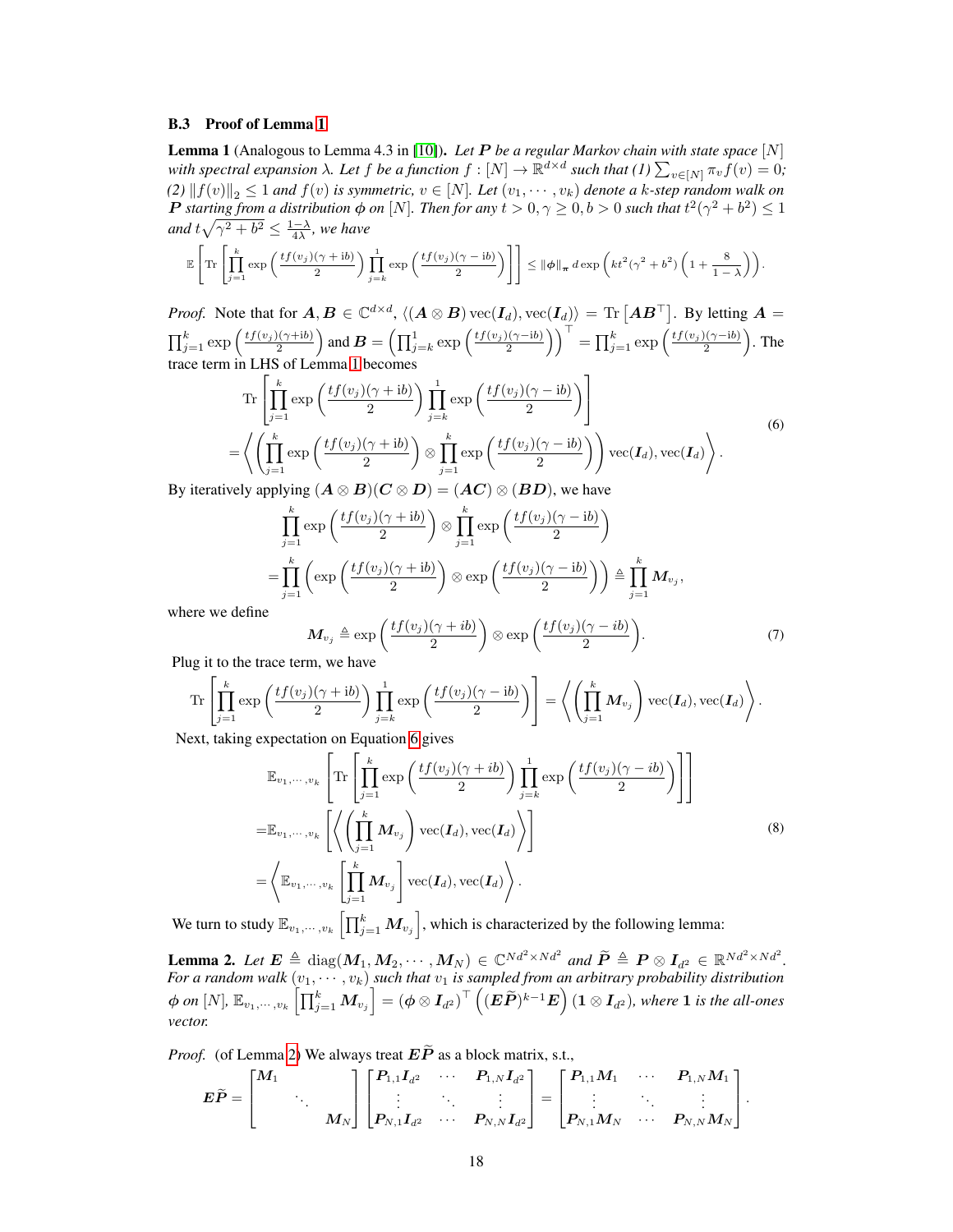I.e., the  $(u, v)$ -th block of  $\boldsymbol{E}\widetilde{\boldsymbol{P}}$ , denoted by  $(\boldsymbol{E}\widetilde{\boldsymbol{P}})_{u,v}$ , is  $\boldsymbol{P}_{u,v}\boldsymbol{M}_{u}$ .

$$
\mathbb{E}_{v_1,\dots,v_k} \left[ \prod_{j=1}^k M_{v_j} \right] = \sum_{v_1,\dots,v_k} \phi_{v_1} P_{v_1,v_2} \cdots P_{v_{k-1},v_k} \prod_{j=1}^k M_{v_j} \n= \sum_{v_1} \phi_{v_1} \sum_{v_2} (P_{v_1,v_2} M_{v_1}) \cdots \sum_{v_k} (P_{v_{k-1},v_k} M_{v_{k-1}}) M_{v_k} \n= \sum_{v_1} \phi_{v_1} \sum_{v_2} (E \widetilde{P})_{v_1,v_2} \sum_{v_3} (E \widetilde{P})_{v_2,v_3} \cdots \sum_{v_k} (E \widetilde{P} E)_{v_{k-1},v_k} \n= \sum_{v_1} \phi_{v_1} \sum_{v_k} \left( (E \widetilde{P})^{k-1} E \right)_{v_1,v_k} = (\phi \otimes I_{d^2})^\top \left( (E \widetilde{P})^{k-1} E \right) (1 \otimes I_{d^2}) \qquad \Box
$$

1  $\mathbf{I}$ 

Given Lemma [2,](#page-5-0) Equation [8](#page-5-1) becomes:

$$
\mathbb{E}_{v_1,\dots,v_k} \left[ \text{Tr} \left[ \prod_{j=1}^k \exp\left( \frac{tf(v_j)(\gamma + \mathrm{i}b)}{2} \right) \prod_{j=k}^1 \exp\left( \frac{tf(v_j)(\gamma - \mathrm{i}b)}{2} \right) \right] \right]
$$
\n
$$
= \left\langle \mathbb{E}_{v_1,\dots,v_k} \left[ \prod_{j=1}^k M_{v_j} \right] \text{vec}(I_d), \text{vec}(I_d) \right\rangle
$$
\n
$$
= \left\langle (\phi \otimes I_{d^2})^\top \left( (\boldsymbol{E}\widetilde{\boldsymbol{P}})^{k-1}\boldsymbol{E} \right) (1 \otimes I_{d^2}), \text{vec}(I_d) \right\rangle
$$
\n
$$
= \left\langle \left( (\boldsymbol{E}\widetilde{\boldsymbol{P}})^{k-1}\boldsymbol{E} \right) (1 \otimes I_{d^2}) \text{vec}(I_d), (\phi \otimes I_{d^2}) \text{vec}(I_d) \right\rangle
$$
\n
$$
= \left\langle \left( (\boldsymbol{E}\widetilde{\boldsymbol{P}})^{k-1}\boldsymbol{E} \right) (1 \otimes \text{vec}(I_d)), \pi \otimes \text{vec}(I_d) \right\rangle
$$

The third equality is due to  $\langle x, Ay \rangle = \langle A^*x, y \rangle$ . The forth equality is by setting  $C = 1$  (scalar) in  $(A \otimes B)(C \otimes D) = (AC) \otimes (BD)$ . Then

$$
\mathbb{E}_{v_1,\dots,v_k}\left[\text{Tr}\left[\prod_{j=1}^k \exp\left(\frac{tf(v_j)(\gamma+\mathrm{i}b)}{2}\right)\prod_{j=k}^1 \exp\left(\frac{tf(v_j)(\gamma-\mathrm{i}b)}{2}\right)\right]\right] \n= \left\langle \left((\boldsymbol{E}\widetilde{\boldsymbol{P}})^{k-1}\boldsymbol{E}\right)(1\otimes \mathrm{vec}(\boldsymbol{I}_d)), \boldsymbol{\phi}\otimes \mathrm{vec}(\boldsymbol{I}_d)\right\rangle \n= (\boldsymbol{\phi}\otimes \mathrm{vec}(\boldsymbol{I}_d))^*\left((\boldsymbol{E}\widetilde{\boldsymbol{P}})^{k-1}\boldsymbol{E}\right)(1\otimes \mathrm{vec}(\boldsymbol{I}_d)) \n= (\boldsymbol{\phi}\otimes \mathrm{vec}(\boldsymbol{I}_d))^*\left((\boldsymbol{E}\widetilde{\boldsymbol{P}})^{k-1}\boldsymbol{E}\right)((\boldsymbol{P}\boldsymbol{\Pi}^{-1}\boldsymbol{\pi})\otimes(\boldsymbol{I}_{d^2}\boldsymbol{I}_{d^2}\,\mathrm{vec}(\boldsymbol{I}_d))\right) \n= (\boldsymbol{\phi}\otimes \mathrm{vec}(\boldsymbol{I}_d))^*\left(\boldsymbol{E}\widetilde{\boldsymbol{P}}\right)^k(\boldsymbol{\Pi}^{-1}\otimes \boldsymbol{I}_{d^2})\left(\boldsymbol{\pi}\otimes \mathrm{vec}(\boldsymbol{I}_d)\right)\triangleq \left\langle \boldsymbol{\pi}\otimes \mathrm{vec}(\boldsymbol{I}_d), \boldsymbol{z}_k\right\rangle_{\boldsymbol{\pi}},
$$

where we define  $z_0 = \phi \otimes \text{vec}(\mathbf{I}_d)$  and  $z_k = \left(z_0^* \left(\mathbf{E}\widetilde{\boldsymbol{P}}\right)^k\right)^* = \left(z_{k-1}^* \mathbf{E}\widetilde{\boldsymbol{P}}\right)^*$ . Moreover, by Remark [2,](#page-3-1) we have  $\left\Vert \boldsymbol{\pi}\otimes \text{vec}(\boldsymbol{I}_d)\right\Vert_{\boldsymbol{\pi}} = \left\Vert \boldsymbol{\pi}\right\Vert_{\boldsymbol{\pi}} \left\Vert \text{vec}(\boldsymbol{I}_d)\right\Vert_2 =$ √  $\left\|\mathrm{vec}(\boldsymbol{I}_d)\right\|_{\boldsymbol{\pi}} = \left\|\boldsymbol{\pi}\right\|_{\boldsymbol{\pi}}\left\|\mathrm{vec}(\boldsymbol{I}_d)\right\|_2 = \sqrt{d} \text{ and } \left\|\boldsymbol{z}_0\right\|_{\boldsymbol{\pi}} = \left\|\boldsymbol{\phi}\otimes\mathrm{vec}(\boldsymbol{I}_d)\right\|_{\boldsymbol{\pi}} = \left\|\boldsymbol{\phi}\otimes\mathrm{vec}(\boldsymbol{I}_d)\right\|_{\boldsymbol{\pi}} =$  $\left\Vert \boldsymbol{\phi}\right\Vert_{\boldsymbol{\pi}}\left\Vert \text{vec}(\boldsymbol{I}_{d})\right\Vert _{2}=\left\Vert \boldsymbol{\phi}\right\Vert _{\boldsymbol{\pi}}\sqrt{d}$ 

**Definition 2.** Define linear subspace  $\mathcal{U} = \left\{ \boldsymbol{\pi} \otimes \boldsymbol{w}, \boldsymbol{w} \in \mathbb{C}^{d^2} \right\}$ .

**Remark 3.**  $\{\pi \otimes e_i, i \in [d^2]\}$  is an orthonormal basis of U. This is because  $\langle \pi \otimes e_i, \pi \otimes e_j \rangle_{\pi} =$  $\langle \pi, \pi \rangle_{\pi} \langle e_i, e_j \rangle = \delta_{ij}$  by Remark [1,](#page-2-1) where  $\delta_{ij}$  is the Kronecker delta.

<span id="page-6-0"></span>**Remark 4.** *Given*  $x = y \otimes w$ *. The projection of*  $x$  *on to*  $U$  *is*  $x^{\parallel} = (1^*y)(\pi \otimes w)$ *. This is because* 

$$
\bm{x}^{\parallel}=\sum_{i=1}^{d^2}\langle\bm{y}\otimes\bm{w},\bm{\pi}\otimes\bm{e}_i\rangle_{\bm{\pi}}(\bm{\pi}\otimes\bm{e}_i)=\sum_{i=1}^{d^2}\langle\bm{y},\bm{\pi}\rangle_{\bm{\pi}}\langle\bm{w},\bm{e}_i\rangle(\bm{\pi}\otimes\bm{e}_i)=(\bm{1}^*\bm{y})(\bm{\pi}\otimes\bm{w}).
$$

We want to bound

$$
\langle \pi \otimes \text{vec}(\boldsymbol{I}_d), \boldsymbol{z}_k \rangle_{\boldsymbol{\pi}} = \left\langle \pi \otimes \text{vec}(\boldsymbol{I}_d), \boldsymbol{z}_k^{\perp} + \boldsymbol{z}_k^{\parallel} \right\rangle_{\boldsymbol{\pi}} = \left\langle \pi \otimes \text{vec}(\boldsymbol{I}_d), \boldsymbol{z}_k^{\parallel} \right\rangle_{\boldsymbol{\pi}} \leq ||\boldsymbol{\pi} \otimes \text{vec}(\boldsymbol{I}_d)||_{\boldsymbol{\pi}} ||\boldsymbol{z}_k^{\parallel}||_{\boldsymbol{\pi}} = \sqrt{d} ||\boldsymbol{z}_k^{\parallel}||_{\boldsymbol{\pi}}.
$$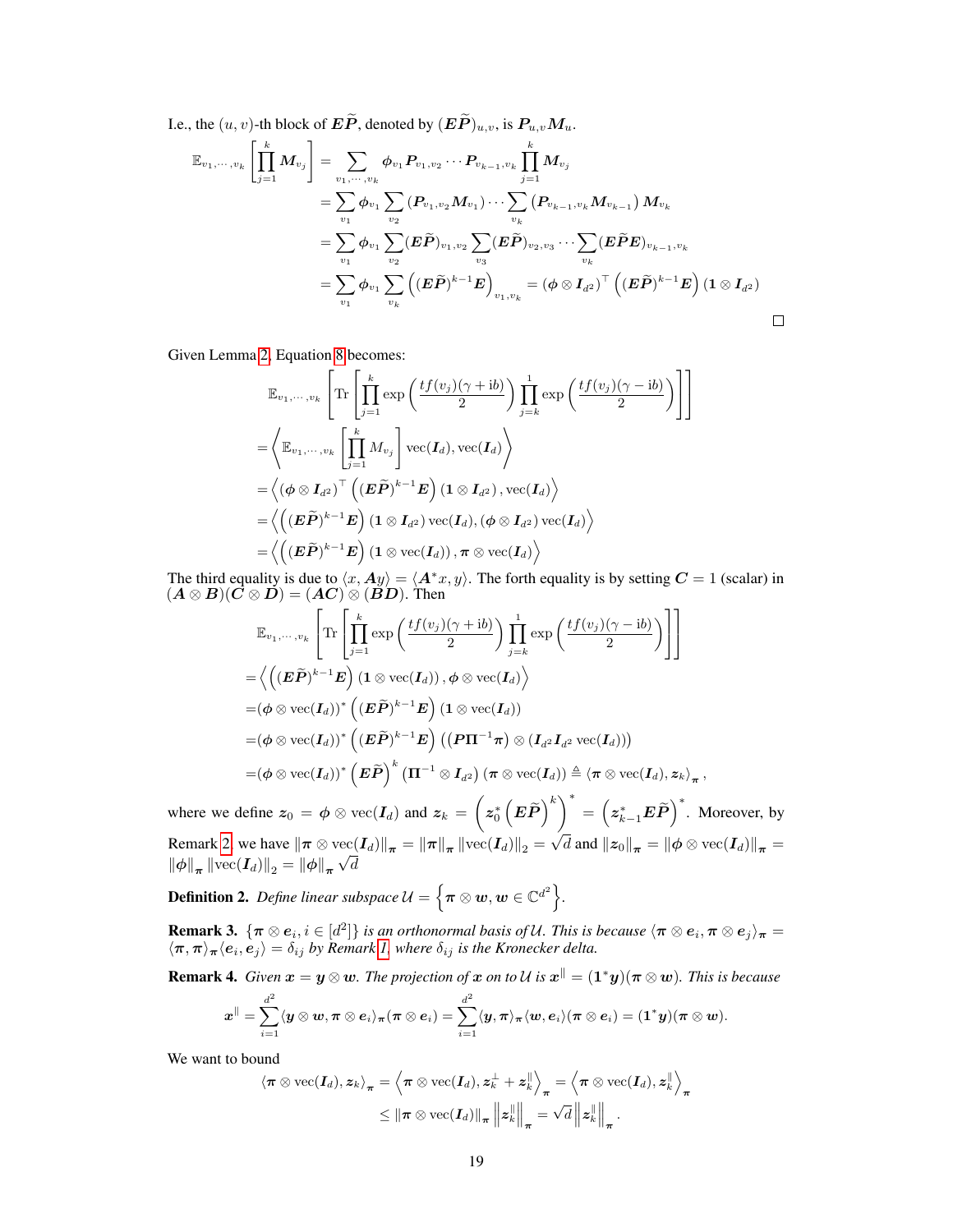As  $z_k$  can be expressed as recursively applying operator E and  $\tilde{P}$  on  $z_0$ , we turn to analyze the effects of  $E$  and  $\widetilde{P}$  operators.

<span id="page-7-0"></span>**Definition 3.** The spectral expansion of  $\widetilde{P}$  is defined as  $\lambda(\widetilde{P}) \triangleq \max_{x \perp \mathcal{U}, x \neq 0} \frac{\Vert (x^* \widetilde{P})^* \Vert_{\pi}}{\Vert x \Vert_{\pi}}$  $\left\Vert x\right\Vert _{\pi}$ 

**Lemma 3.**  $\lambda(P) = \lambda(\widetilde{P})$ .

*Proof.* First show  $\lambda(\tilde{P}) \ge \lambda(P)$ . Suppose the maximizer of  $\lambda(P) \triangleq \max_{y \perp \pi, y \neq 0} \frac{\|(y^*P)^*\|_{\pi}}{\|y\|_{\pi}}$  $\frac{f F}{\|y\|_{\pi}}$  is  $y \in \mathbb{C}^n$ , i.e.,  $\left\| \left( y^* P \right)^* \right\|_{\pi} = \lambda(P) \left\| y \right\|_{\pi}$ . Construct  $x = y \otimes o$  for arbitrary non-zero  $o \in \mathbb{C}^{d^2}$ . Easy to check that  $x \perp \mathcal{U}$ , because  $\langle x, \pi \otimes w \rangle_{\pi} = \langle y, \pi \rangle_{\pi} \langle o, w \rangle = 0$ , where the last equality is due to  $y \perp \pi$ . Then we can bound  $\parallel$  $\left(x^*\widetilde{P}\right)^* \bigg\|_{\pi}$  such that

$$
\left\| \left( x^* \widetilde{P} \right)^* \right\|_{\pi} = \left\| \widetilde{P}^* x \right\|_{\pi} = \left\| (P^* \otimes I_{d^2})(y \otimes o) \right\|_{\pi} = \left\| (P^* y) \otimes o \right\|_{\pi}
$$

$$
= \left\| (y^* P)^* \right\|_{\pi} \left\| o \right\|_{2} = \lambda(P) \left\| y \right\|_{\pi} \left\| o \right\|_{2} = \lambda(P) \left\| x \right\|_{\pi},
$$

which indicate for  $x = y \otimes \mathbf{o}$ ,  $\frac{\Vert (x^* \tilde{P})^* \Vert_{\pi}}{\Vert x \Vert}$  $\frac{f(x)}{\|x\|_{\pi}} = \lambda(P)$ . Taking maximum over all x gives  $\lambda(P) \geq \lambda(P)$ . Next to show  $\lambda(P) \ge \lambda(\tilde{P})$ . For  $\forall x \in \mathbb{C}^{Nd^2}$  such that  $x \perp \mathcal{U}$  and  $x \ne 0$ , we can decompose it to be

$$
\boldsymbol{x} = \begin{bmatrix} x_1 \\ x_2 \\ \vdots \\ x_{Nd^2} \end{bmatrix} = \begin{bmatrix} x_1 \\ x_{d^2+1} \\ \vdots \\ x_{(N-1)d^2+1} \end{bmatrix} \otimes \boldsymbol{e}_1 + \begin{bmatrix} x_2 \\ x_{d^2+2} \\ \vdots \\ x_{(N-1)d^2+2} \end{bmatrix} \otimes \boldsymbol{e}_2 + \cdots + \begin{bmatrix} x_{d^2} \\ x_{2d^2} \\ \vdots \\ x_{Nd^2} \end{bmatrix} \otimes \boldsymbol{e}_{d^2} \triangleq \sum_{i=1}^{d^2} x_i \otimes \boldsymbol{e}_i,
$$

where we define  $x_i \triangleq \begin{bmatrix} x_i & \cdots & x_{(N-1)d^2+i} \end{bmatrix}^\top$  for  $i \in [d^2]$ . We can observe that  $x_i \perp \pi, i \in [d^2]$ , because for  $\forall j \in [d^2]$ , we have

$$
0=\langle \pmb{x}, \pmb{\pi}\otimes \pmb{e}_j\rangle_{\pmb{\pi}}=\left\langle \sum_{i=1}^{d^2}\pmb{x}_i\otimes \pmb{e}_i, \pmb{\pi}\otimes \pmb{e}_j\right\rangle_{\pmb{\pi}}=\sum_{i=1}^{d^2}\left\langle \pmb{x}_i\otimes \pmb{e}_i, \pmb{\pi}\otimes \pmb{e}_j\right\rangle_{\pmb{\pi}}=\sum_{i=1}^{d^2}\langle \pmb{x}_i, \pmb{\pi}\rangle_{\pmb{\pi}}\langle \pmb{e}_i, \pmb{e}_j\rangle=\langle \pmb{x}_j, \pmb{\pi}\rangle_{\pmb{\pi}},
$$

which indicates  $x_j \perp \pi, j \in [d^2]$ . Furthermore, we can also observe that  $x_i \otimes e_i, i \in [d^2]$  is pairwise orthogonal. This is because for  $\forall i, j \in [d^2], \langle x_i \otimes e_i, x_j \otimes e_j \rangle_{\pi} = \langle x_i, x_j \rangle_{\pi} \langle e_i, e_j \rangle = \delta_{ij}$ , which suggests us to use Pythagorean theorem such that  $\left\|x\right\|_{\boldsymbol{\pi}}^2 = \sum_{i=1}^{d^2} \left\|x_i\otimes e_i\right\|_{\boldsymbol{\pi}}^2 = \sum_{i=1}^{d^2} \left\|x_i\right\|_{\boldsymbol{\pi}} \left\|e_i\right\|_2^2$ .

We can use similar way to decompose and analyze  $(x^*\tilde{P})^*$ :

$$
\left(\boldsymbol{x}^{*}\widetilde{\boldsymbol{P}}\right)^{*}=\widetilde{\boldsymbol{P}}^{*}\boldsymbol{x}=\sum_{i=1}^{d^{2}}(\boldsymbol{P}^{*}\otimes \boldsymbol{I}_{d^{2}})(\boldsymbol{x}_{i}\otimes \boldsymbol{e}_{i})=\sum_{i=1}^{d^{2}}(\boldsymbol{P}^{*}\boldsymbol{x}_{i})\otimes \boldsymbol{e}_{i}.
$$

where we can observe that  $(P^*x_i) \otimes e_i, i \in [d^2]$  is pairwise orthogonal. This is because for  $\forall i, j \in [d^2]$ , we have  $\langle (P^*x_i) \otimes e_i, (P^*x_j) \otimes e_j \rangle_{\pi} = \langle P^*x_i, P^*x_j \rangle_{\pi} \langle e_i, e_j \rangle = \delta_{ij}$ . Again, applying Pythagorean theorem gives:

$$
\left\|\left(\boldsymbol{x}^{*}\widetilde{\boldsymbol{P}}\right)^{*}\right\|_{\boldsymbol{\pi}}^{2}=\sum_{i=1}^{d^{2}}\left\|(\boldsymbol{P}^{*}\boldsymbol{x}_{i})\otimes\boldsymbol{e}_{i}\right\|_{\boldsymbol{\pi}}^{2}=\sum_{i=1}^{d^{2}}\left\|(\boldsymbol{x}_{i}^{*}\boldsymbol{P})^{*}\right\|_{\boldsymbol{\pi}}^{2}\left\|\boldsymbol{e}_{i}\right\|_{2}^{2}\\\leq\sum_{i=1}^{d^{2}}\lambda(\boldsymbol{P})^{2}\left\|\boldsymbol{x}_{i}\right\|_{\boldsymbol{\pi}}^{2}\left\|\boldsymbol{e}_{i}\right\|_{2}^{2}=\lambda(\boldsymbol{P})^{2}\left(\sum_{i=1}^{d^{2}}\left\|\boldsymbol{x}_{i}\right\|_{\boldsymbol{\pi}}^{2}\left\|\boldsymbol{e}_{i}\right\|_{2}^{2}\right)=\lambda(\boldsymbol{P})^{2}\left\|\boldsymbol{x}\right\|_{\boldsymbol{\pi}}^{2}
$$

,

which indicate that for  $\forall x$  such that  $x \perp \mathcal{U}$  and  $x \neq 0$ , we have  $\frac{\|(x^*\tilde{P})^*\|_{\pi}}{\|x\|}$  $\frac{f(x) - f(x)}{\|x\|_{\pi}} \leq \lambda(P)$ , or equivalently  $\lambda(\widetilde{\boldsymbol{P}}) \leq \lambda(\boldsymbol{P}).$ 

Overall, we have shown both  $\lambda(\widetilde{P}) \geq \lambda(P)$  and  $\lambda(\widetilde{P}) \leq \lambda(P)$ . We conclude  $\lambda(\widetilde{P}) = \lambda(P)$ .  $\Box$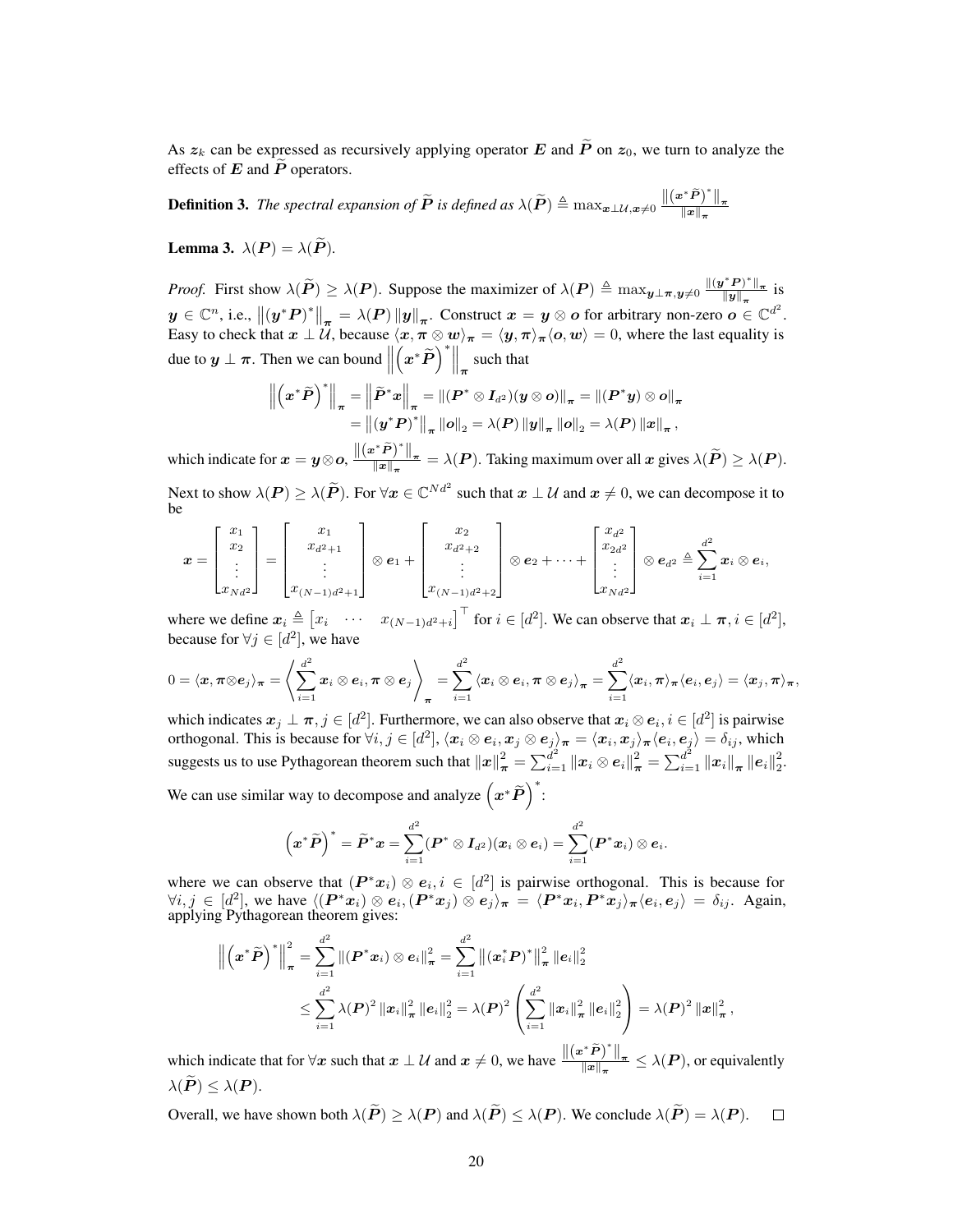<span id="page-8-0"></span>**Lemma 4.** *(The effect of*  $\tilde{P}$  *operator) This lemma is a generalization of lemma 3.3 in [\[6\]](#page--1-11).* 

1. 
$$
\forall y \in \mathcal{U}
$$
, then  $(y^*\tilde{P})^* = y$ .  
\n2.  $\forall y \perp \mathcal{U}$ , then  $(y^*\tilde{P})^* \perp \mathcal{U}$ , and  $\left\| (y^*\tilde{P})^* \right\|_{\pi} \leq \lambda \|y\|_{\pi}$ .

*Proof.* First prove the Part 1 of lemma [4.](#page-8-0)  $\forall y = \pi \otimes w \in \mathcal{U}$ :

$$
y^*\tilde{P} = (\pi^* \otimes w^*) (P \otimes I_{d^2}) = (\pi^*P) \otimes (w^*I_{d^2}) = \pi^* \otimes w^* = y^*,
$$

where third equality is becase  $\pi$  is the stationary distribution. Next to prove Part 2 of lemma [4.](#page-8-0) Given  $y \perp \mathcal{U}$ , want to show  $(y^*\widetilde{P})^* \perp \pi \otimes w$ , for every  $w \in \mathbb{C}^{d^2}$ . It is true because

$$
\begin{aligned} \left\langle \pi\otimes w, (y^*\widetilde{P})^*\right\rangle_{\pi}=&y^*\widetilde{P}\left(\Pi^{-1}\otimes I_{d^2}\right)(\pi\otimes w)=y^*\left((P\Pi^{-1}\pi)\otimes w\right)=y^*\left((\Pi^{-1}\pi)\otimes w\right)\\ =&y^*\left(\Pi^{-1}\otimes I_{d^2}\right)(\pi\otimes w)=\langle \pi\otimes w,y\rangle_{\pi}=0. \end{aligned}
$$

The third equality is due to  $P\Pi^{-1}\pi = P1 = 1 = \Pi^{-1}\pi$ . Moreover,  $\left(y^*\widetilde{P}\right)^*\Big\|_{\pi} \leq \lambda \left\|y\right\|_{\pi}$  is simply a re-statement of definition [3.](#page-7-0)

<span id="page-8-2"></span>**Remark 5.** Lemma [4](#page-8-0) implies that  $\forall y \in \mathbb{C}^{nd^2}$ 

$$
\begin{split} &I.~\left(\left(\boldsymbol{y}^{*}\widetilde{\boldsymbol{P}}\right)^{*}\right)^{\parallel}=\left(\left(\boldsymbol{y}^{\parallel *}\widetilde{\boldsymbol{P}}\right)^{*}\right)^{\parallel}+\left(\left(\boldsymbol{y}^{\perp *}\widetilde{\boldsymbol{P}}\right)^{*}\right)^{\parallel}=\boldsymbol{y}^{\parallel}+\boldsymbol{0}=\boldsymbol{y}^{\parallel} \\ &2.~\left(\left(\boldsymbol{y}^{*}\widetilde{\boldsymbol{P}}\right)^{*}\right)^{\perp}=\left(\left(\boldsymbol{y}^{\parallel *}\widetilde{\boldsymbol{P}}\right)^{*}\right)^{\perp}+\left(\left(\boldsymbol{y}^{\perp *}\widetilde{\boldsymbol{P}}\right)^{*}\right)^{\perp}=\boldsymbol{0}+\left(\boldsymbol{y}^{\perp *}\widetilde{\boldsymbol{P}}\right)^{*}=\left(\boldsymbol{y}^{\perp *}\widetilde{\boldsymbol{P}}\right)^{*}. \end{split}
$$

<span id="page-8-1"></span>**Lemma 5.** *(The effect of E operator) Given three parameters*  $\lambda \in [0,1], \ell \ge 0$  *and*  $t > 0$ *. Let* P *be a regular Markov chain on state space* [N]*, with stationary distribution* π *and spectral expansion* λ*.*  $Suppose\ each\ state\ i\in [N] \ is\ assigned\ a\ matrix\ \boldsymbol{H}_i\in \mathbb{C}^{d^2\times d^2}\ s.t.\ \left\|\boldsymbol{H}_i\right\|_2\leq \ell\ and\ \sum_{i\in [N]}\pi_i\boldsymbol{H}_i=0.$ *Let*  $\widetilde{P} = P \otimes I_{d^2}$  *and*  $E$  *denotes the*  $N d^2 \times N d^2$  *block matrix where the i-th diagonal block is the matrix*  $\exp(t\bm{H}_i)$ , i.e.,  $\bm{E} = \text{diag}(\exp(t\bm{H}_1), \cdots, \exp(t\bm{H}_N))$ . Then for any  $\forall \bm{z} \in \mathbb{C}^{Nd^2}$ , we have:

1. 
$$
\left\| \left( \left( z^{\parallel *} E \tilde{P} \right)^* \right)^{\parallel} \right\|_{\pi} \leq \alpha_1 \left\| z^{\parallel} \right\|_{\pi}
$$
, where  $\alpha_1 = \exp(t\ell) - t\ell$ .  
\n2.  $\left\| \left( \left( z^{\parallel *} E \tilde{P} \right)^* \right)^{\perp} \right\|_{\pi} \leq \alpha_2 \left\| z^{\parallel} \right\|_{\pi}$ , where  $\alpha_2 = \lambda(\exp(t\ell) - 1)$ .  
\n3.  $\left\| \left( \left( z^{\perp *} E \tilde{P} \right)^* \right)^{\parallel} \right\|_{\pi} \leq \alpha_3 \left\| z^{\perp} \right\|_{\pi}$ , where  $\alpha_3 = \exp(t\ell) - 1$ .  
\n4.  $\left\| \left( \left( z^{\perp *} E \tilde{P} \right)^* \right)^{\perp} \right\|_{\pi} \leq \alpha_4 \left\| z^{\perp} \right\|_{\pi}$ , where  $\alpha_4 = \lambda \exp(t\ell)$ .

*Proof.* (of Lemma [5\)](#page-8-1) We first show that, for  $z = y \otimes w$ ,

$$
(\boldsymbol{z}^* \boldsymbol{E})^* = \boldsymbol{E}^* \boldsymbol{z} = \begin{bmatrix} \exp(t \boldsymbol{H}_1^*) & & \\ \exp(t \boldsymbol{H}_N^*) & & \\ \exp(t \boldsymbol{H}_N^*) & & \\ \vdots & & \\ 0 & & \end{bmatrix} \begin{bmatrix} y_1 \boldsymbol{w} \\ \vdots \\ y_N \boldsymbol{w} \end{bmatrix} = \begin{bmatrix} y_1 \exp(t \boldsymbol{H}_1^*) \boldsymbol{w} \\ \vdots \\ y_N \exp(t \boldsymbol{H}_N^*) \boldsymbol{w} \end{bmatrix}
$$
\n
$$
= \begin{bmatrix} y_1 \exp(t \boldsymbol{H}_1^*) \boldsymbol{w} \\ \vdots \\ y_N \exp(t \boldsymbol{H}_N^*) \boldsymbol{w} \end{bmatrix} + \dots + \begin{bmatrix} 0 \\ \vdots \\ y_N \exp(t \boldsymbol{H}_N^*) \boldsymbol{w} \end{bmatrix} = \sum_{i=1}^N y_i \left( e_i \otimes (\exp(t \boldsymbol{H}_i^*) \boldsymbol{w}) \right).
$$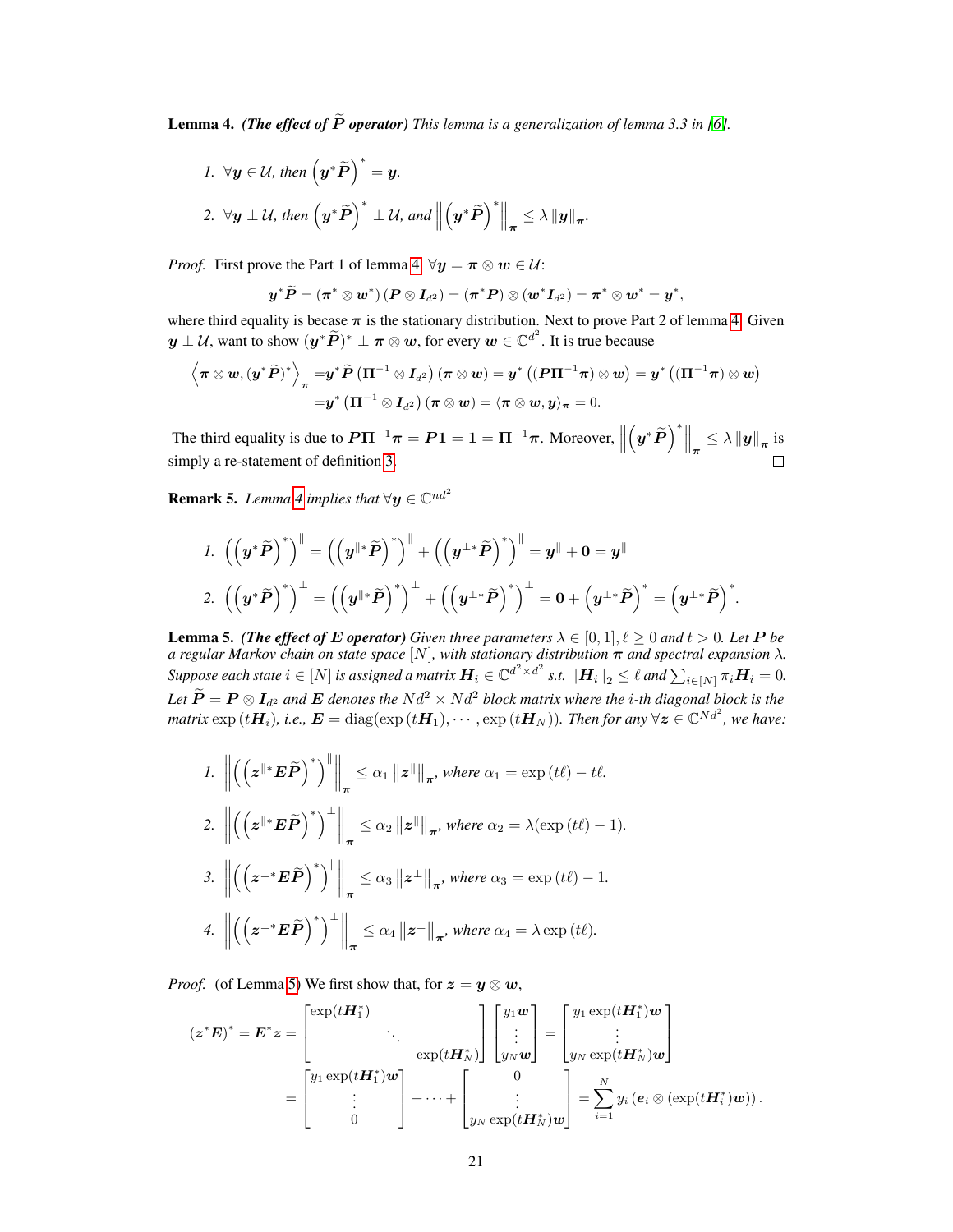Due to the linearity of projection,

$$
\left(\left(\mathbf{z}^* \boldsymbol{E}\right)^*\right)^{\parallel} = \sum_{i=1}^N y_i \left(\boldsymbol{e}_i \otimes \left(\exp(t \boldsymbol{H}_i^*) \boldsymbol{w}\right)\right)^{\parallel} = \sum_{i=1}^N y_i (\boldsymbol{1}^* \boldsymbol{e}_i) \left(\boldsymbol{\pi} \otimes \left(\exp(t \boldsymbol{H}_i^*) \boldsymbol{w}\right)\right) = \boldsymbol{\pi} \otimes \left(\sum_{i=1}^N y_i \exp(t \boldsymbol{H}_i^*) \boldsymbol{w}\right),\tag{9}
$$

where the second inequality follows by Remark [4.](#page-6-0)

<span id="page-9-0"></span>**Proof of Lemma 5, Part 1** Firstly We can bound 
$$
\left\| \sum_{i=1}^{N} \pi_i \exp(t \mathbf{H}_i^*) \right\|_2
$$
 by  

$$
\left\| \sum_{i=1}^{N} \pi_i \exp(t \mathbf{H}_i^*) \right\|_2 = \left\| \sum_{i=1}^{N} \pi_i \exp(t \mathbf{H}_i) \right\|_2 = \left\| \sum_{i=1}^{N} \pi_i \sum_{k=0}^{+\infty} \frac{t^j \mathbf{H}_i^j}{j!} \right\|_2 = \left\| \mathbf{I} + \sum_{i=1}^{N} \pi_i \sum_{j=2}^{+\infty} \frac{t^j \mathbf{H}_i^j}{j!} \right\|_2
$$

$$
\leq 1 + \sum_{i=1}^{N} \pi_i \sum_{j=2}^{+\infty} \frac{t^j \left\| \mathbf{H}_i \right\|_2^j}{j!} \leq 1 + \sum_{i=1}^{N} \pi_i \sum_{j=2}^{+\infty} \frac{(t\ell)^j}{j!} = \exp(t\ell) - t\ell,
$$

where the first step follows by  $||A||_2 = ||A^*||_2$ , the second step follows by matrix exponential, the third step follows by  $\sum_{i\in[N]} \pi_i \mathbf{H}_i = 0$ , and the forth step follows by triangle inequality. Given the above bound, for any  $z^{\parallel}$  which can be written as  $z^{\parallel} = \pi \otimes w$  for some  $w \in \mathbb{C}^{d^2}$ , we have

$$
\left\| \left( \left( \mathbf{z}^{\parallel*} \mathbf{E} \widetilde{\mathbf{P}} \right)^* \right)^{\parallel} \right\|_{\pi} = \left\| \left( \left( \mathbf{z}^{\parallel*} \mathbf{E} \right)^* \right)^{\parallel} \right\|_{\pi} = \left\| \pi \otimes \left( \sum_{i=1}^N \pi_i \exp(t \mathbf{H}_i^*) \mathbf{w} \right) \right\|_{\pi} = \left\| \pi \right\|_{\pi} \left\| \sum_{i=1}^N \pi_i \exp(t \mathbf{H}_i^*) \mathbf{w} \right\|_{2}
$$
  

$$
\leq \left\| \pi \right\|_{\pi} \left\| \sum_{i=1}^N \pi_i \exp(t \mathbf{H}_i^*) \right\|_{2} \left\| \mathbf{w} \right\|_{2} = \left\| \sum_{i=1}^N \pi_i \exp(t \mathbf{H}_i^*) \right\|_{2} \left\| \mathbf{z}^{\parallel} \right\|_{\pi}
$$
  

$$
\leq (\exp(t\ell) - t\ell) \left\| \mathbf{z}^{\parallel} \right\|_{\pi},
$$

where step one follows by Part 1 of Remark [5](#page-8-2) and step two follows by Equation [9.](#page-5-2)

**Proof of Lemma [5,](#page-8-1) Part 2** For  $\forall z \in \mathbb{C}^{Nd^2}$ , we can write it as block matrix such that:

$$
\boldsymbol{z} = \begin{bmatrix} z_1 \\ \vdots \\ z_N \end{bmatrix} = \begin{bmatrix} z_1 \\ \vdots \\ 0 \end{bmatrix} + \cdots + \begin{bmatrix} 0 \\ \vdots \\ z_N \end{bmatrix} = \sum_{i=1}^N \boldsymbol{e}_i \otimes \boldsymbol{z}_i,
$$

where each  $z_i \in \mathbb{C}^{d^2}$ . Please note that above decomposition is pairwise orthogonal. Applying Pythagorean theorem gives  $||z||^2_{\pi} = \sum_{i=1}^N ||e_i \otimes z_i||^2_{\pi} = \sum_{i=1}^N ||e_i||^2_{\pi} ||z_i||^2_{2}$ . Similarly, we can decompose  $(E^* - I_{Nd^2})z$  such that

$$
(\boldsymbol{E}^* - \boldsymbol{I}_{Nd^2})\boldsymbol{z} = \begin{bmatrix} \exp(t\boldsymbol{H}_1^*) - \boldsymbol{I}_{d^2} \\ \vdots \\ \exp(t\boldsymbol{H}_N^*) - \boldsymbol{I}_{d^2} \end{bmatrix} \begin{bmatrix} z_1 \\ \vdots \\ z_N \end{bmatrix} = \begin{bmatrix} (\exp(t\boldsymbol{H}_1^*) - \boldsymbol{I}_{d^2})z_1 \\ \vdots \\ (\exp(t\boldsymbol{H}_N^*) - \boldsymbol{I}_{d^2})z_N \end{bmatrix}
$$

$$
= \begin{bmatrix} (\exp(t\boldsymbol{H}_1^*) - \boldsymbol{I}_{d^2})z_1 \\ \vdots \\ 0 \end{bmatrix} + \dots + \begin{bmatrix} 0 \\ \vdots \\ (\exp(t\boldsymbol{H}_N^*) - \boldsymbol{I}_{d^2})z_N \end{bmatrix}
$$
(10)
$$
= \sum_{i=1}^N \boldsymbol{e}_i \otimes ((\exp(t\boldsymbol{H}_i^*) - \boldsymbol{I}_{d^2})z_i).
$$

Note that above decomposition is pairwise orthogonal, too. Applying Pythagorean theorem gives

$$
\begin{aligned} \left\| (\bm{E}^* - \bm{I}_{Nd^2}) \bm{z} \right\|_{\bm{\pi}}^2 &= \sum_{i=1}^N \left\| \bm{e}_i \otimes \left( (\exp(t\bm{H}_i^*) - \bm{I}_{d^2}) \bm{z}_i \right) \right\|_{\bm{\pi}}^2 = \sum_{i=1}^N \left\| \bm{e}_i \right\|_{\bm{\pi}}^2 \left\| (\exp(t\bm{H}_i^*) - \bm{I}_{d^2}) \bm{z}_i \right\|_2^2 \\ & \leq \sum_{i=1}^N \left\| \bm{e}_i \right\|_{\bm{\pi}}^2 \left\| \exp(t\bm{H}_i^*) - \bm{I}_{d^2} \right\|_2^2 \left\| \bm{z}_i \right\|_2^2 \leq \max_{i \in [N]} \left\| \exp(t\bm{H}_i^*) - \bm{I}_{d^2} \right\|_2^2 \sum_{i=1}^N \left\| \bm{e}_i \right\|_{\bm{\pi}}^2 \left\| \bm{z}_i \right\|_2^2 \\ &= \max_{i \in [N]} \left\| \exp(t\bm{H}_i^*) - \bm{I}_{d^2} \right\|_2^2 \left\| \bm{z} \right\|_{\bm{\pi}}^2 = \max_{i \in [N]} \left\| \exp(t\bm{H}_i) - \bm{I}_{d^2} \right\|_2^2 \left\| \bm{z} \right\|_{\bm{\pi}}^2, \end{aligned}
$$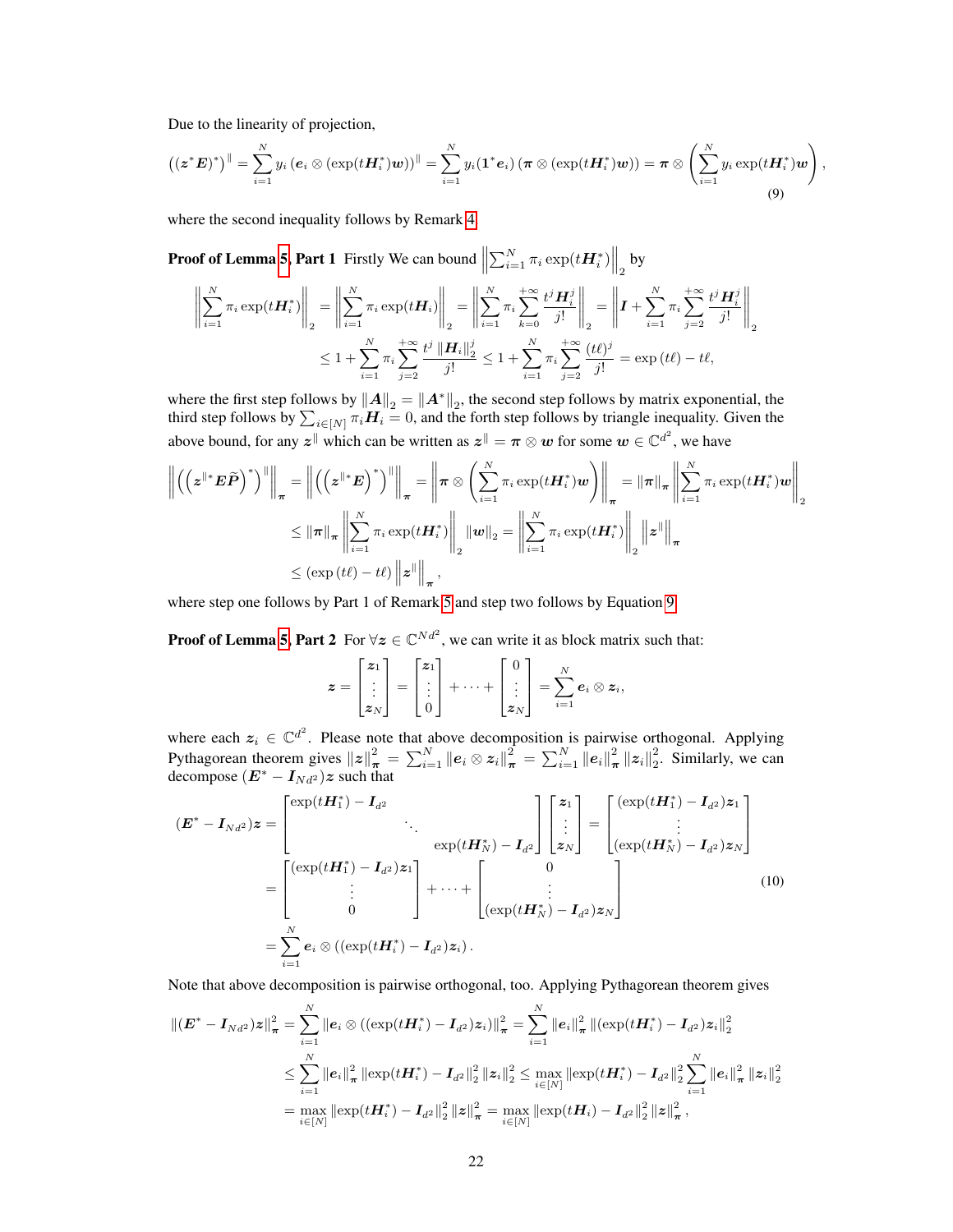which indicates

$$
\begin{aligned} \left\| \left( \boldsymbol{E}^* - \boldsymbol{I}_{Nd^2} \right) \boldsymbol{z} \right\|_{\boldsymbol{\pi}} &= \max_{i \in [N]} \left\| \exp(t \boldsymbol{H}_i) - \boldsymbol{I}_{d^2} \right\|_2 \left\| \boldsymbol{z} \right\|_{\boldsymbol{\pi}} = \max_{i \in [N]} \left\| \sum_{j=1}^{+\infty} \frac{t^j \boldsymbol{H}_i^j}{j!} \right\|_2 \left\| \boldsymbol{z} \right\|_{\boldsymbol{\pi}} \\ &\leq \left( \sum_{j=1}^{+\infty} \frac{t^j \ell^j}{j!} \right) \left\| \boldsymbol{z} \right\|_{\boldsymbol{\pi}} = \left( \exp\left(t\ell\right) - 1 \right) \left\| \boldsymbol{z} \right\|_{\boldsymbol{\pi}}. \end{aligned}
$$

Now we can formally prove Part 2 of Lemma [5](#page-8-1) by:

$$
\left\| \left( \left( z^{\parallel*} E \widetilde{P} \right)^* \right)^{\perp} \right\|_{\pi} = \left\| \left( \left( E^* z^{\parallel} \right)^{\perp*} \widetilde{P} \right)^* \right\|_{\pi} \leq \lambda \left\| \left( E^* z^{\parallel} \right)^{\perp} \right\|_{\pi} = \lambda \left\| \left( E^* z^{\parallel} - z^{\parallel} + z^{\parallel} \right)^{\perp} \right\|_{\pi}
$$

$$
= \lambda \left\| \left( (E^* - I_{Nd^2}) z^{\parallel} \right)^{\perp} \right\|_{\pi} \leq \lambda \left\| (E^* - I_{Nd^2}) z^{\parallel} \right\|_{\pi} \leq \lambda (\exp{(t\ell)} - 1) \left\| z^{\parallel} \right\|_{\pi}.
$$

The first step follows by Part 2 of Remark [5,](#page-8-2) the second step follows by Part 1 on Lemma [4](#page-8-0) and the forth step is due to  $(z^{\parallel})^{\perp} = 0$ .

Proof of Lemma [5,](#page-8-1) Part 3 Note that

$$
\left\| \left( \left( z^{\perp*} E \widetilde{P} \right)^* \right)^{\parallel} \right\|_{\pi} = \left\| \left( E^* z^{\perp} \right)^{\parallel} \right\|_{\pi} = \left\| \left( E^* z^{\perp} - z^{\perp} + z^{\perp} \right)^{\parallel} \right\|_{\pi} = \left\| \left( (E^* - I_{Nd^2}) z^{\perp} \right)^{\parallel} \right\|_{\pi}
$$
  
\$\leq\$  $\left\| (E^* - I_{Nd^2}) z^{\perp} \right\|_{\pi} \leq (\exp{(t\ell)} - 1) \left\| z^{\perp} \right\|_{\pi},$ 

where the first step follows by Part 1 of Remark [5,](#page-8-2) the third step follows by  $(z^{\perp})^{\parallel} = 0$ , and the last step follows by Part 2 of Lemma [4.](#page-8-0)

**Proof of Lemma [5,](#page-8-1) Part 4** Simiar to Equation [10,](#page-9-0) for  $\forall z \in \mathbb{C}^{Nd^2}$ , we can decompose  $E^*z$  as  $E^*z = \sum_{i=1}^N e_i \otimes (\exp(tH_i^*)z_i)$ . This decomposition is pairwise orthogonal, too. Applying Pythagorean theorem gives

$$
\begin{aligned} \left\|E^*z\right\|_{\pi}^2 &= \sum_{i=1}^N \left\|e_i\otimes(\exp(t\boldsymbol{H}_i^*)z_i)\right\|_{\pi}^2 = \sum_{i=1}^N \left\|e_i\right\|_{\pi}^2 \left\|\exp(t\boldsymbol{H}_i^*)z_i\right\|_2^2 \le \sum_{i=1}^N \left\|e_i\right\|_{\pi}^2 \left\|\exp(t\boldsymbol{H}_i^*)\right\|_2^2 \left\|z_i\right\|_2^2 \\ &\le \max_{i\in[N]} \left\|\exp(t\boldsymbol{H}_i^*)\right\|_2^2 \sum_{i=1}^N \left\|e_i\right\|_{\pi}^2 \left\|z_i\right\|_2^2 \le \max_{i\in[N]} \exp\left(\left\|t\boldsymbol{H}_i^*\right\|_2\right)^2 \left\|z\right\|_{\pi}^2 \le \exp\left(t\ell\right)^2 \left\|z\right\|_{\pi}^2 \end{aligned}
$$

which indicates  $||E^*z||_{\pi} \leq \exp(t\ell) ||z||_{\pi}$ . Now we can prove Part 4 of Lemma [5:](#page-8-1) Note that

$$
\left\| \left( \left( z^{\perp*} E \widetilde{P} \right)^* \right)^{\perp} \right\|_{\pi} = \left\| \left( \left( E^* z^{\perp} \right)^{\perp*} \widetilde{P} \right)^* \right\|_{\pi} \leq \lambda \left\| \left( E^* z^{\perp} \right)^{\perp} \right\|_{\pi} \leq \lambda \left\| E^* z^{\perp} \right\|_{\pi} \leq \lambda \exp \left( t \ell \right) \left\| z^{\perp} \right\|_{\pi}.
$$

**Recursive Analysis** We now use Lemma [5](#page-8-1) to analyze the evolution of  $z_i^{\parallel}$ **Recursive Analysis** We now use Lemma 5 to analyze the evolution of  $z_i^{\parallel}$  and  $z_i^{\perp}$ . Let  $H_v \triangleq \frac{f(v)(\gamma + ib)}{2} \otimes I_{d^2} + I_{d^2} \otimes \frac{f(v)(\gamma - ib)}{2}$  in Lemma 5. We can see verify the following three facts: (1)  $\frac{\gamma - 10}{2}$  in Lemma [5.](#page-8-1) We can see verify the following three facts: (1)  $\exp(\tilde{t}H_v) = M_v$ ; (2)  $\|H_v\|_2$  is bounded (3)  $\sum_{v \in [N]} \pi_v H_v = 0$ .

Firstly, easy to see that

$$
\exp(t\boldsymbol{H}_v) = \exp\left(\frac{tf(v)(\gamma + ib)}{2} \otimes \boldsymbol{I}_{d^2} + \boldsymbol{I}_{d^2} \otimes \frac{tf(v)(\gamma - ib)}{2}\right)
$$

$$
= \exp\left(\frac{tf(v)(\gamma + ib)}{2}\right) \otimes \exp\left(\frac{tf(v)(\gamma - ib)}{2}\right) = \boldsymbol{M}_v,
$$

where the first step follows by definition of  $H_i$  and the second step follows by the fact that  $\exp(A \otimes$  $I_d + I_d \otimes B$  =  $\exp(A) \otimes \exp(B)$ , and the last step follows by Equation [7.](#page-5-3)

Secondly, we can bound  $\left\|\bm{H}_v\right\|_2$  by:

$$
\begin{aligned} \|H_v\|_2 &\le \left\| \frac{f(v)(\gamma + ib)}{2} \otimes I_{d^2} \right\|_2 + \left\| I_{d^2} \otimes \frac{f(v)(\gamma - ib)}{2} \right\|_2 \\ &= \left\| \frac{f(v)(\gamma + ib)}{2} \right\|_2 \|I_{d^2}\|_2 + \|I_{d^2}\|_2 \left\| \frac{f(v)(\gamma - ib)}{2} \right\|_2 \le \sqrt{\gamma^2 + b^2}, \end{aligned}
$$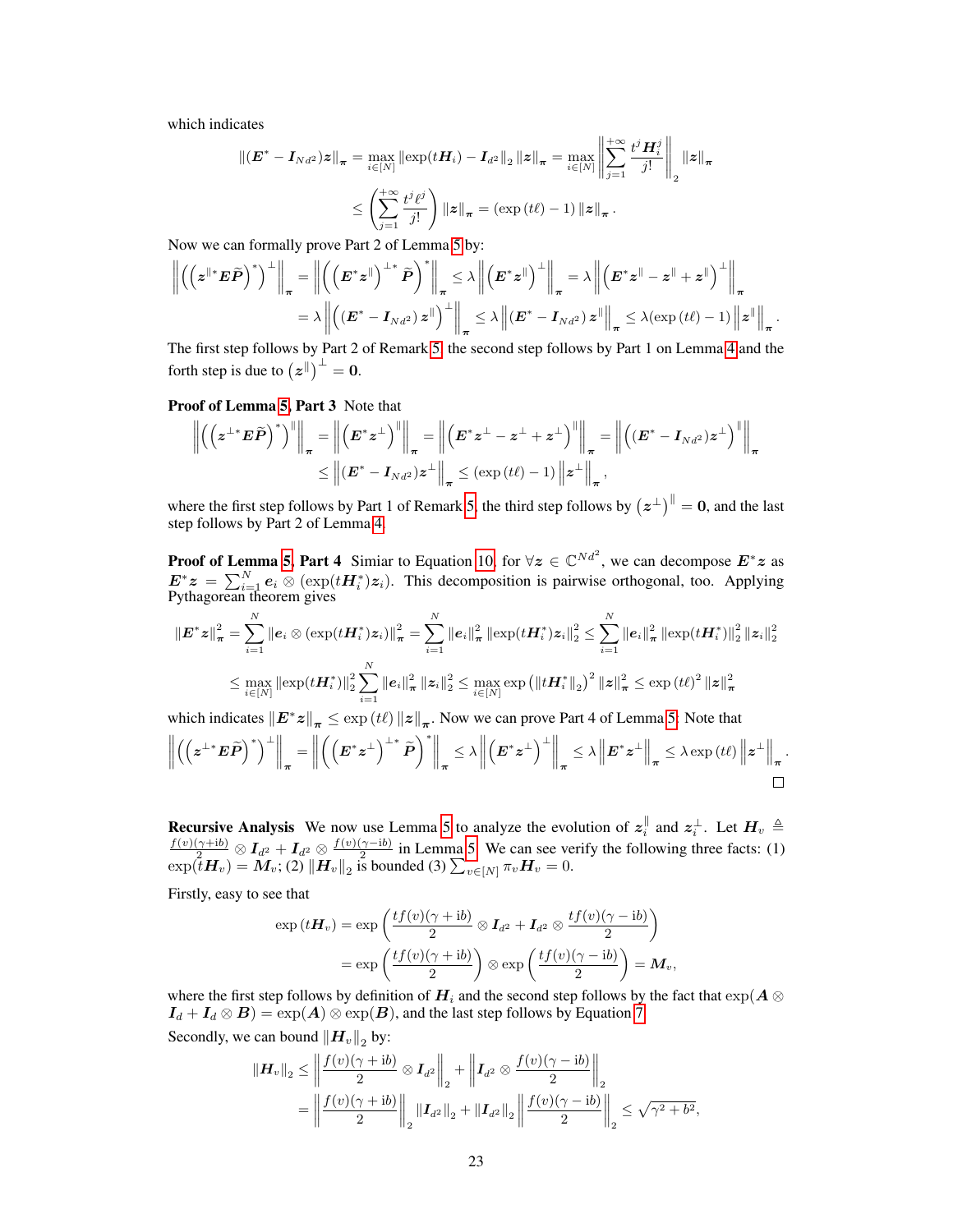where the first step follows by triangle inequality, the second step follows by the fact that  $\|A \otimes B\|_2 =$  $||A||_2 ||B||_2$ , the third step follows by  $||I_d||_2 = 1$  and  $||f(v)||_2 \le 1$ . We set  $\ell = \sqrt{\gamma^2 + b^2}$  to satisfy the assumption in Lemma [5](#page-8-1) that  $\left\| \bm{H}_{v} \right\|_2 \leq \ell$ . According to the conditions in Lemma [1,](#page--1-10) we know that  $t\ell \leq 1$  and  $t\ell \leq \frac{1-\lambda}{4\lambda}$ .

Finally, we show that  $\sum_{v \in [N]} \pi_v \mathbf{H}_v = 0$ , because

$$
\sum_{v \in [N]} \pi_v \boldsymbol{H}_v = \sum_{v \in [N]} \left( \frac{f(v)(\gamma + ib)}{2} \otimes \boldsymbol{I}_{d^2} + \boldsymbol{I}_{d^2} \otimes \frac{f(v)(\gamma - ib)}{2} \right)
$$

$$
= \frac{\gamma + ib}{2} \left( \sum_{v \in [N]} \pi_v f(v) \right) \otimes \boldsymbol{I}_d + \frac{\gamma - ib}{2} \boldsymbol{I}_d \otimes \left( \sum_{v \in [N]} \pi_v f(v) \right) = 0,
$$

where the last step follows by  $\sum_{v \in [N]} \pi_v f(v) = 0.$ 

<span id="page-11-0"></span>**Claim 4.**  $||z_i^{\perp}||_{\pi} \leq \frac{\alpha_2}{1-\alpha_4} \max_{0 \leq j < i} ||z_j^{\parallel}$  $\left\| \atop{j} \right\|_{\boldsymbol{\pi}}.$ 

*Proof.* Using Part 2 and Part 4 of Lemma [5,](#page-8-1) we have

$$
\|\mathbf{z}_{i}^{\perp}\|_{\pi} = \left\| \left( \left( \mathbf{z}_{i-1}^{*} \mathbf{E} \widetilde{\mathbf{P}} \right)^{*} \right)^{\perp} \right\|_{\pi} \n\leq \left\| \left( \left( \mathbf{z}_{i-1}^{*} \mathbf{E} \widetilde{\mathbf{P}} \right)^{*} \right)^{\perp} \right\|_{\pi} + \left\| \left( \left( \mathbf{z}_{i-1}^{+} \mathbf{E} \widetilde{\mathbf{P}} \right)^{*} \right)^{\perp} \right\|_{\pi} \n\leq \alpha_{2} \left\| \mathbf{z}_{i-1}^{\parallel} \right\|_{\pi} + \alpha_{4} \left\| \mathbf{z}_{i-1}^{\perp} \right\|_{\pi} \n\leq (\alpha_{2} + \alpha_{2}\alpha_{4} + \alpha_{2}\alpha_{4}^{2} + \cdots) \max_{0 \leq j < i} \left\| \mathbf{z}_{j}^{\parallel} \right\|_{\pi} \n\leq \frac{\alpha_{2}}{1 - \alpha_{4}} \max_{0 \leq j < i} \left\| \mathbf{z}_{j}^{\parallel} \right\|_{\pi}
$$

<span id="page-11-1"></span>Claim 5.  $||z_i^{\parallel}$  $\left\| \cdot \right\|_{\boldsymbol{\pi}} \leq \left( \alpha_1 + \frac{\alpha_2 \alpha_3}{1 - \alpha_4} \right) \max_{0 \leq j < i} \left\| \boldsymbol{z}_j \right\|$  $\left\| \begin{matrix} \parallel \ j \end{matrix} \right\|_{\boldsymbol{\pi}}$ .

*Proof.* Using Part 1 and Part 3 of Lemma [5](#page-8-1) as well as Claim [4,](#page-11-0) we have

$$
\|z_i^{\parallel}\|_{\pi} = \left\| \left( \left( z_{i-1}^* E \widetilde{P} \right)^* \right)^{\parallel} \right\|_{\pi} \n\leq \left\| \left( \left( z_{i-1}^{\parallel*} E \widetilde{P} \right)^* \right)^{\parallel} \right\|_{\pi} + \left\| \left( \left( z_{i-1}^{\perp*} E \widetilde{P} \right)^* \right)^{\parallel} \right\|_{\pi} \n\leq \alpha_1 \left\| z_{i-1}^{\parallel} \right\|_{\pi} + \alpha_3 \left\| z_{i-1}^{\perp} \right\|_{\pi} \n\leq \alpha_1 \left\| z_{i-1}^{\parallel} \right\|_{\pi} + \alpha_3 \frac{\alpha_2}{1 - \alpha_4} \max_{0 \leq j < i-1} \left\| z_j^{\parallel} \right\|_{\pi} \n\leq \left( \alpha_1 + \frac{\alpha_2 \alpha_3}{1 - \alpha_4} \right) \max_{0 \leq j < i} \left\| z_j^{\parallel} \right\|_{\pi} .
$$

Combining Claim [4](#page-11-0) and Claim [5](#page-11-1) gives

$$
\|z_k^{\parallel}\|_{\pi} \leq \left(\alpha_1 + \frac{\alpha_2 \alpha_3}{1 - \alpha_4}\right) \max_{0 \leq j < k} \|z_j^{\parallel}\|_{\pi}
$$
\n(because  $\alpha_1 + \alpha_2 \alpha_3 / (1 - \alpha_4) \geq \alpha_1 \geq 1$ )

\n
$$
\leq \left(\alpha_1 + \frac{\alpha_2 \alpha_3}{1 - \alpha_4}\right)^k \|z_0^{\parallel}\|_{\pi}
$$
\n
$$
= \|\phi\|_{\pi} \sqrt{d} \left(\alpha_1 + \frac{\alpha_2 \alpha_3}{1 - \alpha_4}\right)^k,
$$

| ۰ |  |  |
|---|--|--|
|   |  |  |
|   |  |  |